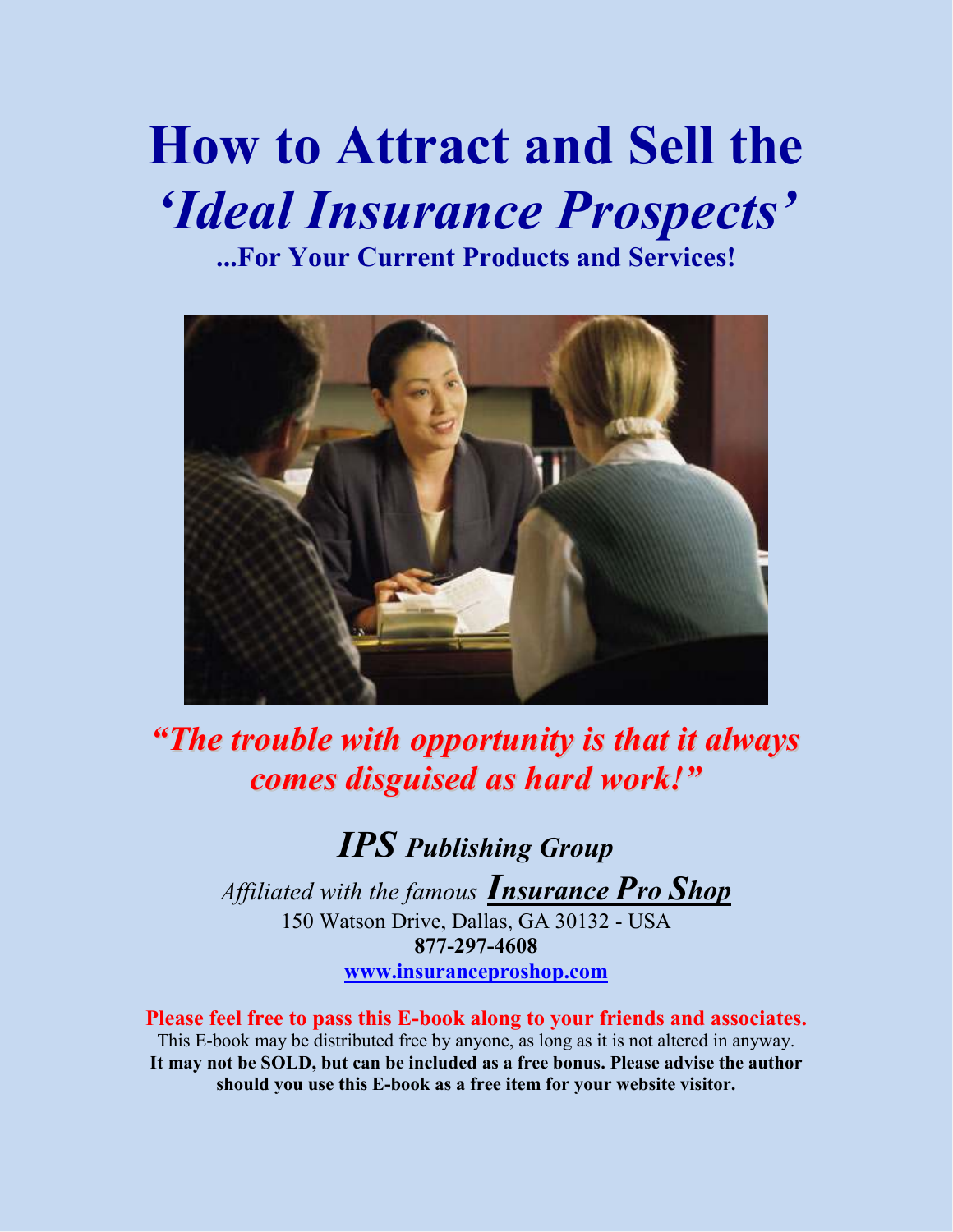### **Bios**



**Lew Nason**, FMM, LUTCF, RFC, CFLA with his sons **Jeremy Nason**, FMM, RFC, CFLA and **Will Nason**, FMM, RFC, CFLA are the creators of the famous *Insurance Pro Shop™* -"The first affordable, full service insurance marketing and sales resource center for today's Financial Pro, and *Found Money Management™,* a system dedicated to helping Middle Income Families to '*Live Debt Free and Truly Wealthy*!'

Lew is a college graduate in business, with 3 decades of experience in the financial services industry as an Account Representative, Business & Estate Planning Liaison, Branch Manager, Regional General Agent, Recruiter, Speaker, Trainer, Consultant, Coach and Mentor. As an Account Representative, Branch Manager, and RGA, he has qualified for numerous sales conventions and prestigious awards with Met Life, Jefferson Pilot Life, and Aviva Life and Annuity.

He is a LUTCF Graduate in: Personal Insurance and Business Insurance, and a Met Life Insurance Graduate in: Personal Insurance Planning, Business Insurance Planning, Estate Conservation, and Wealth Accumulation Planning, Retirement Planning.

Lew, Jeremy and Will hold the **Registered Financial Consultant** (RFC) designation from the *International Association of Registered Financial Consultants*, Inc. and were featured in the *IARFC Register* magazine September, 2011.

They are regularly featured columnists in various industry publications, including *The IARFC Register*®, *ProducersWeb*, *Financial Services Journal Online, Probe,* and the 87year old *Financial Services Advisor* magazine.



For over three decades, their unique perspectives, on how to truly help clients, have enabled scores of agents and advisors to reach the top levels of their profession.

### **Legal Notice**

While all attempts have been made to verify information provided in this publication, the author does not assume any responsibility for errors, omissions or contrary interpretation of the subject matter herein. This publication is not intended for use as a source of legal or accounting advice. The information contained herein may be subject to varying state and/or local laws or regulations. All users are advised to retain competent counsel to determine what state and/or local laws or regulations may apply to the user's business.

The reader or purchaser of this publication assumes responsibility for the use of these materials and information. Adherence to all applicable laws and regulations, both federal and state and local, governing professional licensing, business practices, advertising and all other aspects of doing business in the United States or any other jurisdiction is the sole responsibility of the purchaser or reader. The author assumes no responsibility or liability whatsoever on the behalf of any purchaser or reader of these materials. Any perceived slights of specific people or organizations are unintentional.

#### **Copyright © 2000-2015, Insurance Pro Shop, All Rights Reserved**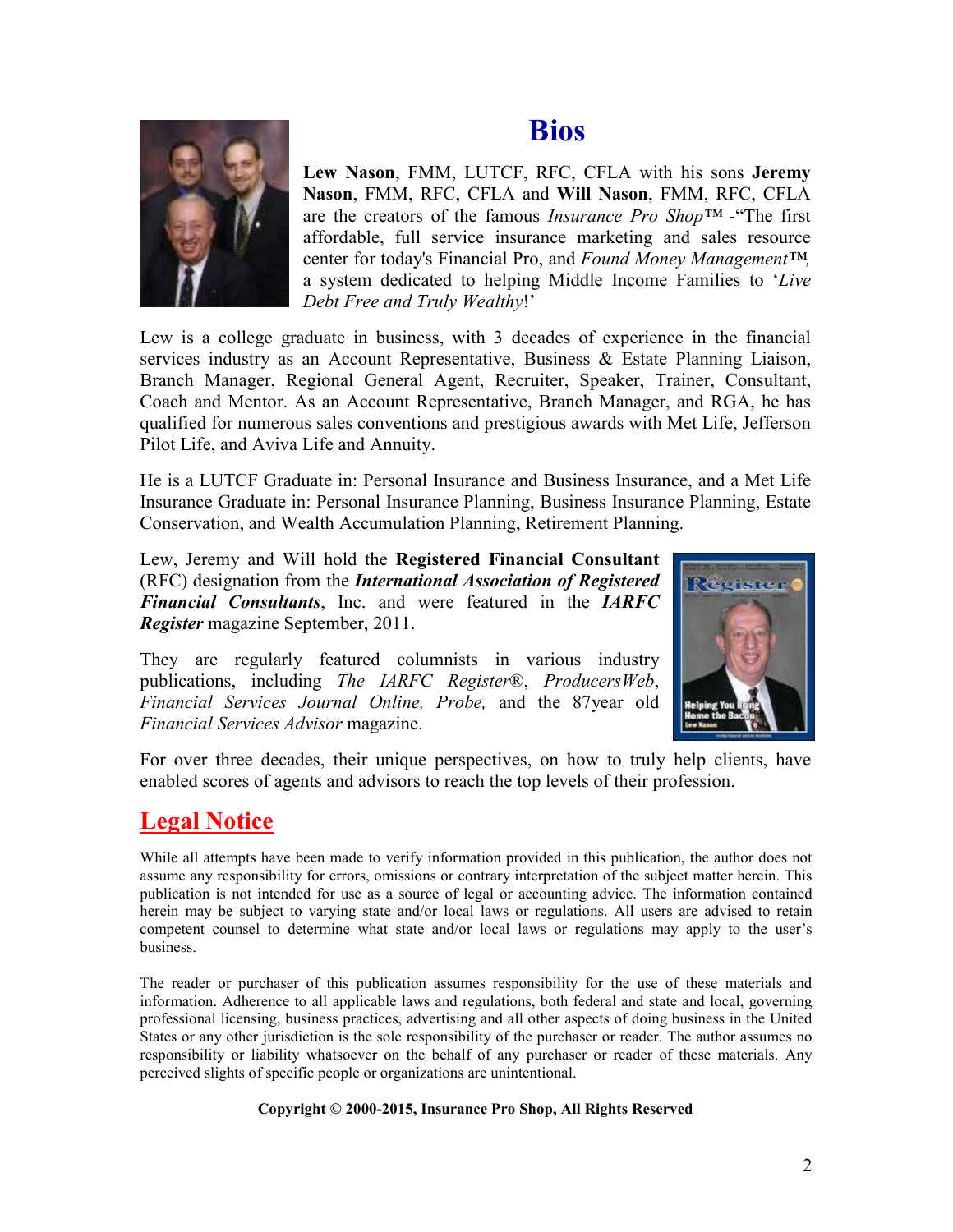## **Table Of Contents**

Page 4 - Are You Missing The Boat!!!

**Page 6 -** Master The Greatest Business Skill You Can Ever Learn!

**Page 9 -** You Can Have More *'Ideal Insurance Prospects'* Than You Can Possibly See… Starting Tomorrow!

**Page 11 -** What Are The Very Best Ways to Generate Insurance And Annuity Leads, To Get New Sales?

**Page 17 –** Discover… What Most Agents, Advisors And Planners Don't Know!

Page 20 - You Are Only An Inch Away From... Outrageous Success!

**Page 22-** Are You Ready To Make A Commitment To Substantially Improving Your Sales?

**Page 25 -** Overview Of Our… Marketing And Sales Services

### **About The Insurance Pro Shop**

**\_\_\_\_\_\_\_\_\_\_\_\_\_\_\_\_\_\_\_\_\_\_\_\_\_\_\_\_\_\_** 

**Our Mission...** is to help you to truly help middle income families to spend, save, invest, insure and plan wisely for the future, to achieve financial independence, so you become the most recognized, trusted, respected and sought after financial professional in your local community.

**Our Goal...** is to help bring about a positive change in the insurance and financial industry to make it the respected and trusted profession it should be, while helping you to earn the substantial living you want and deserve.

**Our Philosophy...** is that if you help enough people to get what they want, then you'll get what you want.

**We Are Dedicated To Helping You Succeed In This Business…** So, if you have any questions, or we can help in anyway, please give us a call. **877-297-4608** (M-F, 9AM-5PM, EST)

**www.insuranceproshop.com**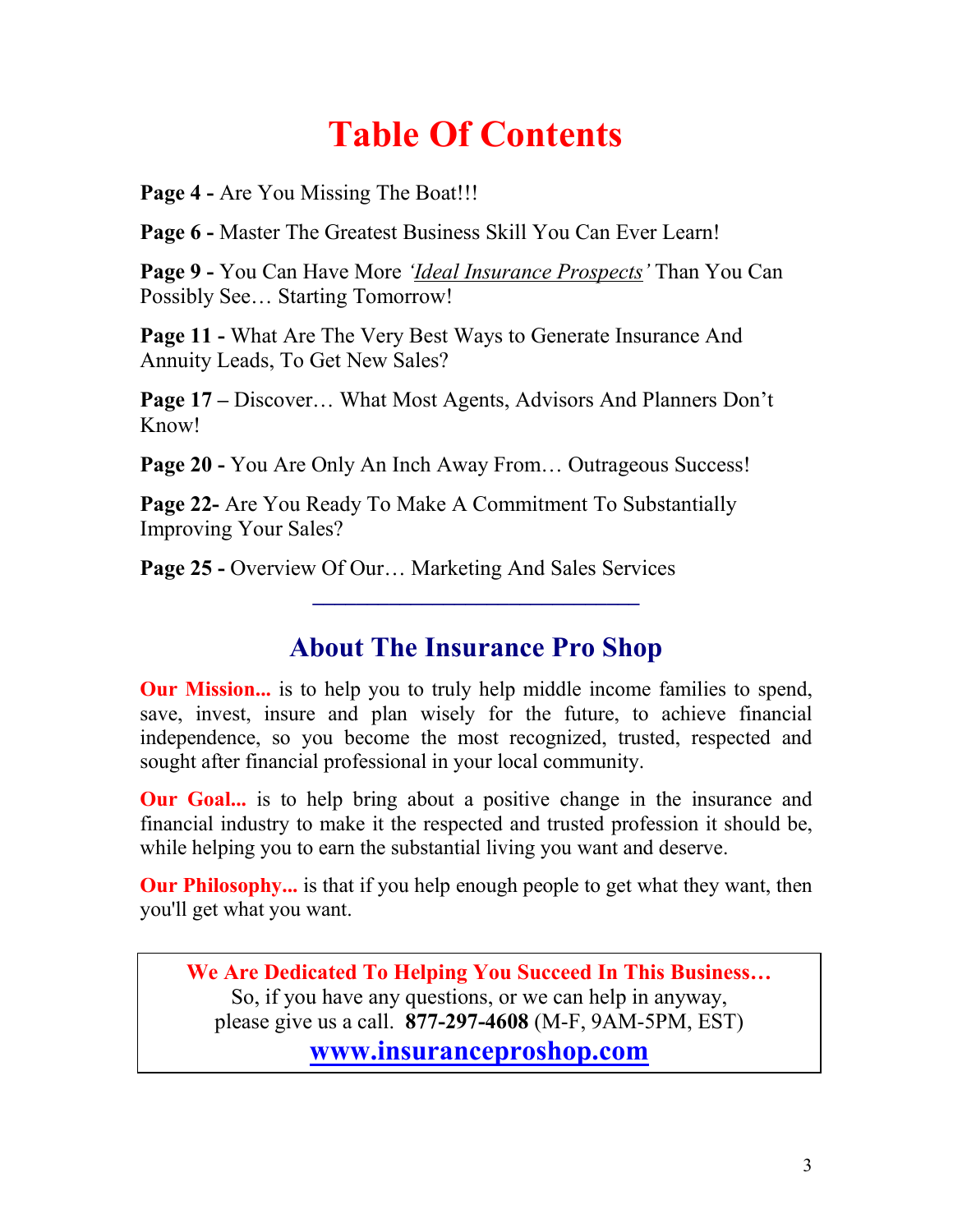## **Are You Missing The Boat!!!**

Before we get into... **How to Attract and Sell the** *'Ideal Insurance Prospects'* **For Your Current Products and Services**... and **we reveal the 'Simple' Strategies You Need To Quickly Double and Triple Your Leads, Appointments and Sales in the next 60 to 180 days...** I've something really important to get off my chest.

Most of the agents, advisors and planners who read this won't want to hear what I'm about to say... But they are missing the boat, big time! Most of these people want to believe there is a '**Quick Solution**' to being successful in sales, or taking their sales to the next level. They want to believe all the hype out there and believe there are magical lead sources, lead systems, or a hot new sales idea that will have people begging for an appointment and begging to be sold. They want to believe that if they



have the best product, price, investment returns, and/or a hot new sales idea, then all they have to do is show up and they'll make a 'Bazillion Dollars!'

However, the actual evidence is... **86% of the people who enter insurance sales are out of the industry within four years.** And, the few agents and advisors who do manage to survive four years are making an average net income of only \$45,000 per year!

**"According to the American Council for Life Insurance, the number of life insurance agents has shrunk by nearly 100,000 in recent years. For every 1,000 agents recruited, only 14% survive the first four (4) years. Surviving agents only produce an average of \$45,000 of earnings in their fourth (4th) contract year."** 



I know that almost every recruiter, agency head and lead company is telling you that they have a great turnkey lead and sales system. And, if you follow their system, they'll guarantee you'll make a **'Bazillion Dollars!'**

But, the actual facts state something entirely different. Only '**One Out of Six**' agents are surviving past 4 years. And, only '**One Out of Ten**' of those surviving agents are earning \$100,000 or more per

year. If you do the math, that means that out of 1000 agents hired this year, only 140 agents will survive and be earning approximately \$45,000 per year by year four. (860 agents will fail, 140 will survive) And, only 14 will be earning \$100,000 or more.

#### **Obviously, no matter what you are being told, or what you want to believe, the odds of you surviving and making a significant six-figure income in insurance sales... is only 1.4 out of 100!**

However, you can **get off to a quick start,** dramatically increase the odds of your survival, and you can be earning a consistent six-figure income (or seven–figure income) with the right knowledge, training, coaching and mentoring. It starts by you learning how to **become the most respected 'Trusted' financial advisor in your local community. The one person people want to see**, so you can consistently attract the *'Ideal Insurance*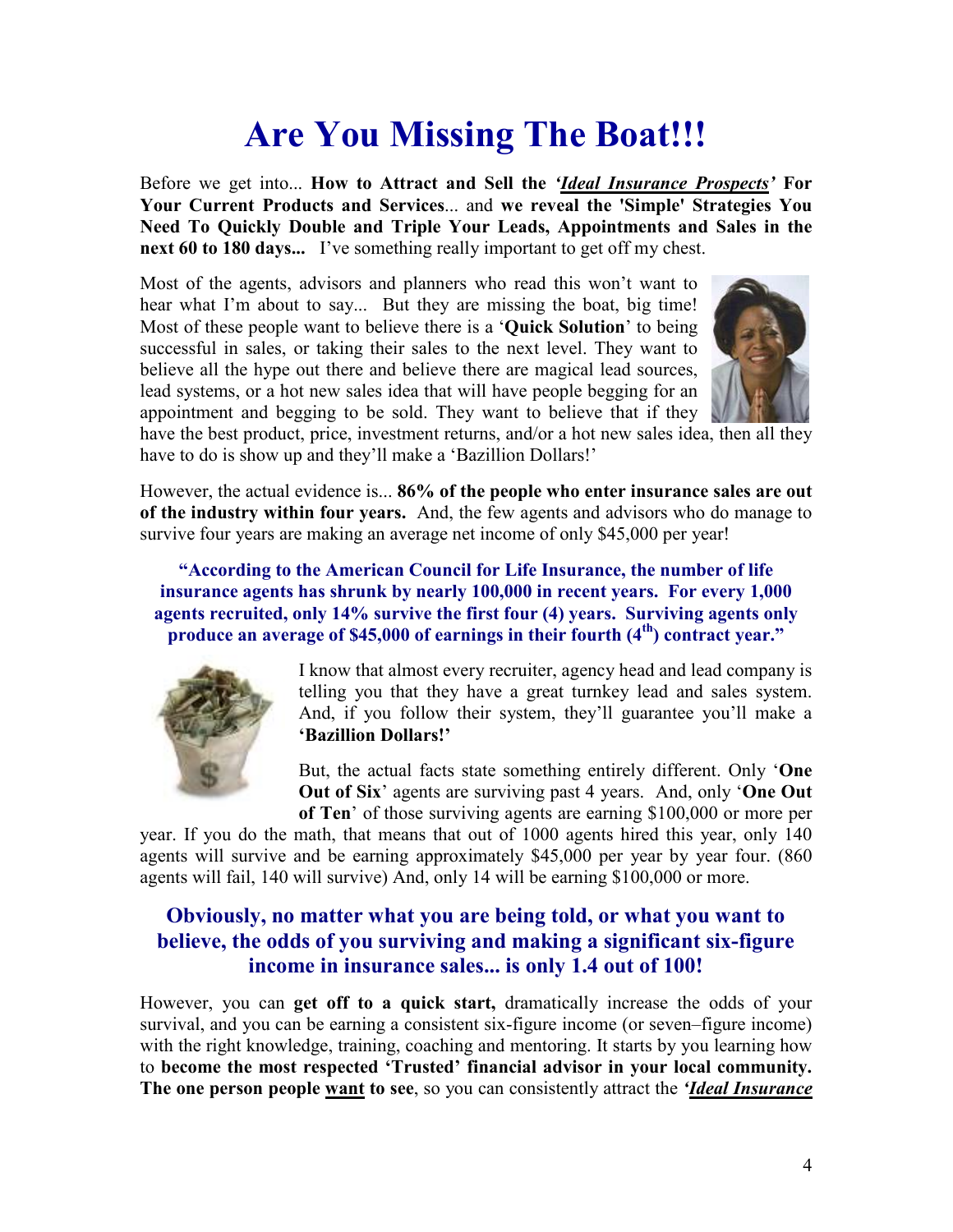*Prospects'* to you. And that's about you learning how to make a **positive difference in people's lives**, instead of just making a sale!

Unfortunately, if you want to have your best chance of succeeding, then you can't just rely on what a recruiting organization tells you, or gives you. As the President of a one of the largest IMOs in the country told me after reviewing one of our marketing and sales systems... *(He had called me and asked me to send him our system so he could review it.)*

#### **"I glanced at the information you sent me and it would not fit our focus because of amount of time it takes to get the training done. Excellent material! Our training process is to get as many people as we can on the boat to find out who can write before we spend any time or money training them***." (This is a Direct Quote!)*

Unfortunately, I've gotten very similar responses from many of the large IMOs and large career agency companies. They believe it's cheaper for them to play the numbers game, than to spend their time and money training the agents. I was told the same things by upper management, when I was a branch manager for a Major Insurance Company.

The questions you should be asking are...

- **What does it take to succeed today in insurance sales?**
- **What training do I need?**
- **Where do I get the training?**

#### **It's up to you! You can continue to believe all of the hype, or you can take complete control of your career starting today!**

#### **Proven 80% Success Rate…** (documented)

My name is **Lew Nason**, and my son **Jeremy** and I have been training agents and advisors for 3 decades on how to properly apply these powerful insurance and annuity sales concepts to **actually help people**. **Example:** As a Manager for Met Life, from 1989-94, I hired 23 brand new agents. Over 10 years later, 18 of those agents were still in this business. That's an **'80% Success Rate'**, verses the industry's 86% failure rate!

#### **Proven Significant Six Figure Annual Incomes…** (documented)

Plus, all 18 of those agents were making more than \$100,000 per year. Today, many of them are making \$200,000, \$300,000 and much more! Consider, according to LIMRA, the average net income per agent (or advisor) is less than \$45,000 per year. The people we've trained have net incomes well above \$150,000 per year.

#### **That's More Than Triple the Industry Averages! And puts them in the top 1% of all agents today!**

**Please Listen:** Over the years, you are going to spend thousands of dollars in time, money and effort building your business. Why not learn to do it the most effective, money-making way? Why not learn the **marketing, prospecting and sales strategies** that the most successful agents and advisors on the planet use to attract and sell their *'Ideal Insurance Prospects'*? It just makes good sense.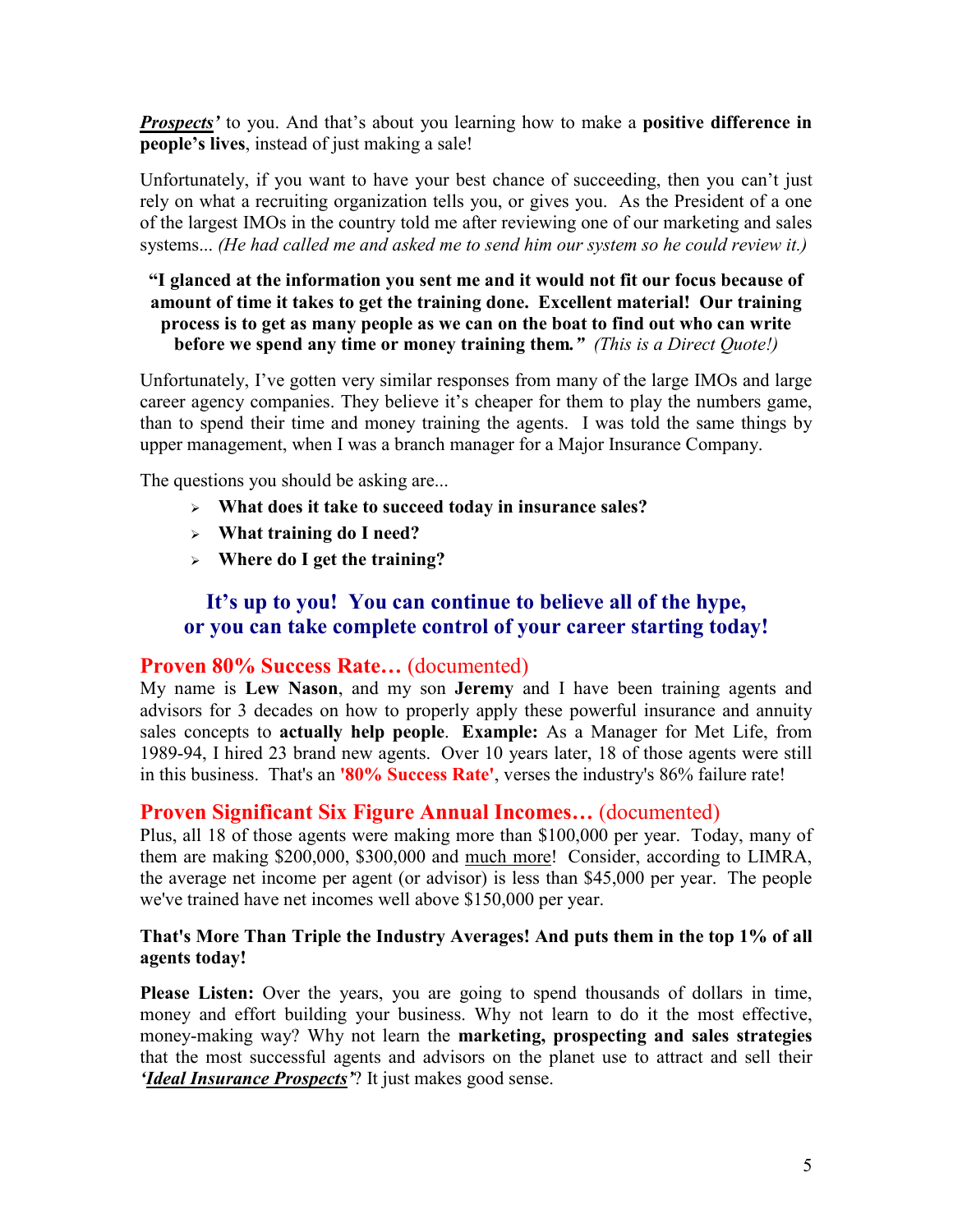## **Master the Greatest Business Skill You Can Ever Learn!**

Would you like to know what the greatest **business skill** you could ever learn is?

Well, please pay close attention. The skill I'm talking about is...

#### **'Knowing How to Attract the** *'Ideal Insurance Prospects'*

#### I'll bet you're thinking; *"I already knew that!"*

The problem is that most agents and advisors don't really understand this skill. They think it's just a numbers game... just finding enough people to talk to. They think they can buy leads, or send out sales letters to get leads, and as long as they have the best products, the lowest premiums, best returns and a good sales spiel they'll close sales. Wouldn't it be great if it were that easy?



Obviously, there is a lot more to it than that! And, when you fully understand this skill and you've learned how to do this exceptionally well, you'll be able to make the kind of income you want from your insurance business...

The advisors who are earning at least \$250,000 a year all understand and have mastered this skill. And, once you understand and master it, you'll also be able to make the same or even greater income... almost effortlessly!

**Before we go any further...** We're not some ivory tower, home office guys. These insurance and annuity marketing, lead generation, appointment setting and sales principles we are about to reveal to you aren't some theoretical babble we've learned from a book, or just dreamed up. These are real world, proven insurance marketing and sales strategies that we've learned over the past three decades working with many of the true legends in this industry studying, testing and refining their techniques. We've been in the trenches, just like you. And, we've been selling insurance, annuities and investments and training agents, advisors and planners for three decades.

#### **Understanding and Mastering This Skill**

Attracting the *'Ideal Insurance Prospects'* is actually composed of three distinct skills...

#### **'The Right Message... To the Right Prospects... At the Right Time!'**

These three skills, in simple terms, are about you becoming a specialist in solving a specific **immediate** PROBLEM for people... deciding who the **IDEAL** prospects are for your specialty... then constantly delivering your special message to those prospects!

**Important Message...** It might surprise you to know the agents, advisors and planners we work with aren't doing anything that's really any different from what you're doing. **There isn't anything that is really new. It's all been done before.** They've just learned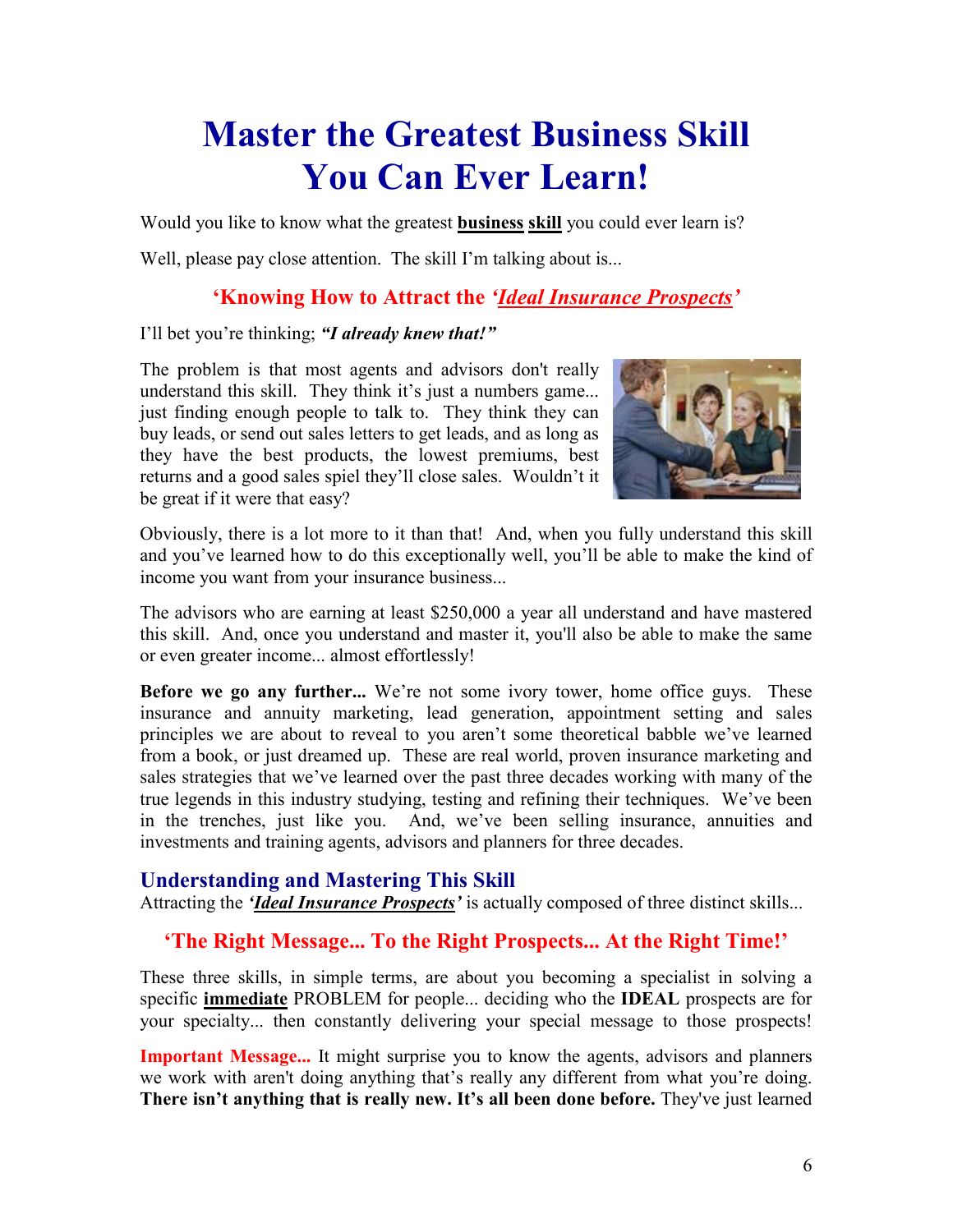a few little *'Insider Secrets'* and *'Tricks of the Trade'* below that makes them a little bit better and much more successful at attracting the *'Ideal Insurance Prospects!'*

### **Become the Trusted Advisor People Want to See!**

#### **Determine Your Specialty!**

Is 'Sales' about getting people to buy the products that you want to sell them? Or, is it about **helping people** to buy what they need and want **to solve a problem they have**? This is where most agents have a problem and stumble right from the start. They have the wrong idea of what selling is! So, when they get a lead, they have a problem turning the lead into an appointment, let alone a sale. (**The Right Message**)

- **Do you have an urgent problem that you can solve for your prospect?** If your prospect doesn't have a problem, then why should they meet with you? If it isn't an urgent problem, then why should they meet with you right now?
- **Does your prospect recognize the problem they have?** What can you do and say to get them to see they have a problem and agree to an appointment?
- **Does the prospect want to solve the problem?** Do they want to solve it right now? What can you say and do to move the sale along?
- **Even if they do want to solve the problem, do they have the money?** What can you do to help them find the money?

#### **Decide who the IDEAL prospects are for your specialty!**

This is another area where the vast majority of people have a problem. They want to believe that everybody is a good prospect for what they offer. So, they waste their time and money sending letters to, talking to, meeting with and trying to sell the wrong people.

- **Are there some people that are better prospects than others for your products or services?** Example: If you are selling life insurance, is it going to be easier to sell it to single people, or to people with families to protect?
- **Are there some areas, companies, associations, etc. that have groups of your ideal prospects?** If you sell one person in that group, is it going to be easier to set appointments with and sell the other people in the same group?
- **Are there some prospects that you relate to better than others?** Are there prospects who you have more things in common with than others? When you relate better with a prospect isn't it going to be easier to set an appointment and close a sale?

#### **Constantly deliver your Special message... to the Right Prospects!**

Most agents, advisors and planners spend all their time trying to meet with and sell strangers, which is the hardest, most frustrating and most expensive way to build their business. And, yet isn't that what most lead systems focus on!

• **How hard is to get an appointment with someone who has never heard of you, or the work you do?** How much credibility do you have with these strangers? How much trust do these strangers have in you? Don't most people prefer to do business with people they already know?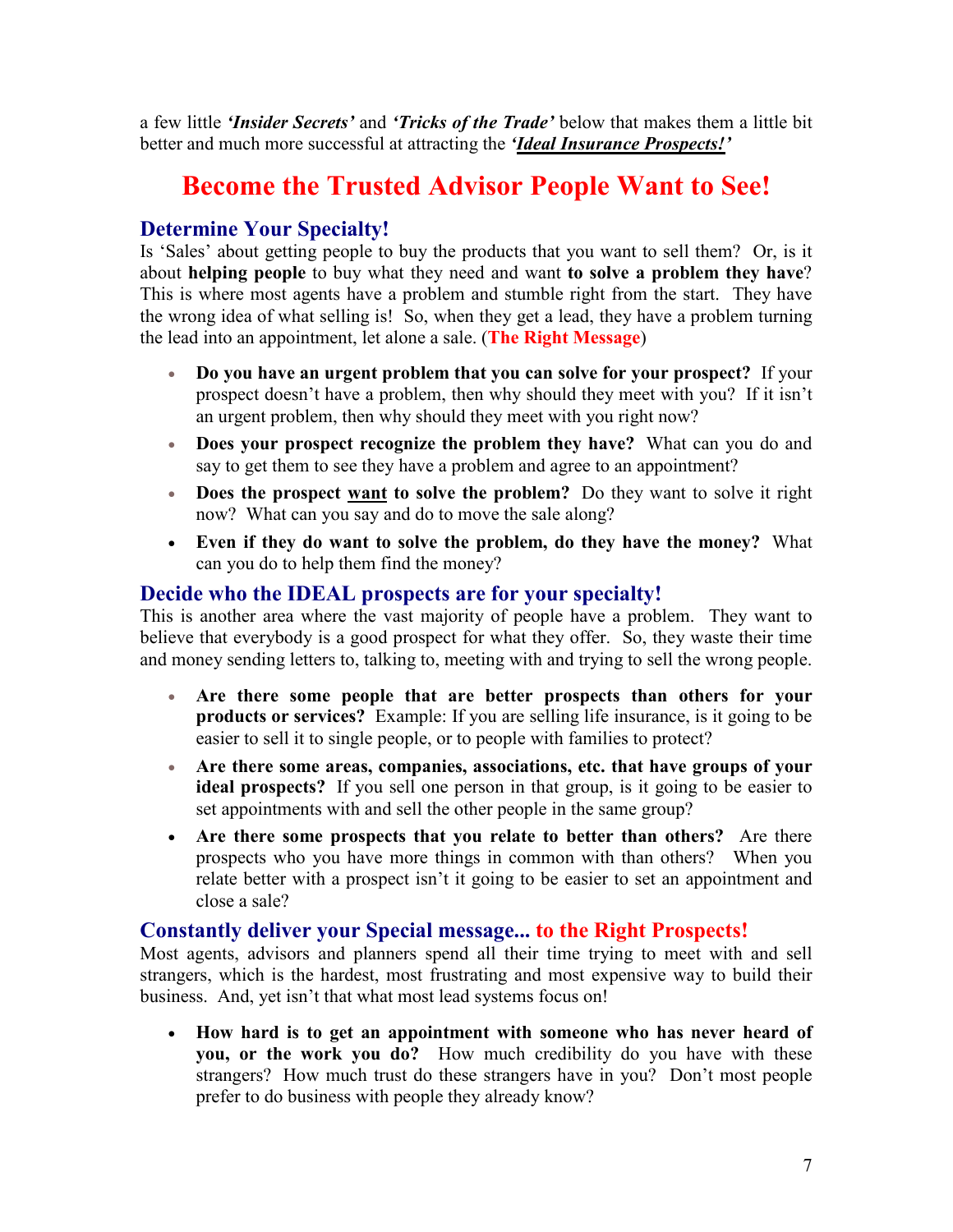- **How much easier would it be to get an appointment with someone, if his or her trusted advisor or friend recommended you and endorsed your services?**
- **How much easier is it to make an appointment with people who have already heard of you and the work you do?**

In order to build your reputation, to **become the trusted advisor people want to see** and **attract tons of the 'IDEAL' qualified prospects**, you need to consistently use several of the effective lead systems listed below. However, you have to do it in such a way, that you are constantly delivering your **special** marketing message... **at the Right Time!** 

#### **Stop Struggling With Your Marketing**

Most of the advisors we talk to have tried purchasing leads, using information booklets and free reports, client newsletters, direct mail, postcards, joint venture marketing, dinner seminars, educational workshops, asking for referrals, articles for the newspaper, press releases, being a guest on a local television or radio program, lead groups, etc., without much success. The reason they are struggling with these lead generation methods isn't because they don't work. It's because they were never given or learned the little *'insider secrets'* and *'tricks of the trade'* to making these proven methods work. They didn't follow through. They tried one method at a time. They were looking for 'one quick way' to generate a consistent flow of leads, instead of learning how to combine each of these proven lead generation methods into a complete marketing program that will consistently deliver your special message **'At the Right Time'**... to you put you in front of more of the *'Ideal Insurance Prospects'* in one month, than most agents will see in an entire year.

Imagine having an avalanche of highly qualified prospects phoning, mailing, or e-mailing you each week, practically begging to meet with you. Wouldn't this be a great problem for you to have?

**If You Want More 'IDEAL' Prospects, You Can Take The** 'Trial and Error' **Approach To Try To Develop Your Own Marketing System, Or...**  You can have more *'Ideal Insurance Prospects'* than you can handle in literally just a few days from now by learning from the people who have actually done it. The people that have already gone through the expense of the 'trial and error' approach for you!

#### **What's In All of Our Lead Generation Programs?**

Simply, we have identified specific immediate problems that you can use to attract the *'Ideal Insurance Prospects'* to you... in a virtually untapped market. They are the prospects you have the best chance of setting an appointment with and selling!

We've also included a detailed explanation of 12 of the most effective and quickest lead generation methods... along with the philosophies and **'insider secrets'** behind those methods. **'Insider Secrets'** like how to become the **Trusted Advisor** people want to see.

No more**...** Cold Calling, Buying Expensive Leads or Taking A Commission Cut To Get Leads! You'll learn how to be in front of more of the *'Ideal Insurance Prospects'* in one month, than most agents will see in a year... For under \$200 per month!

**Here's one simple idea of what you can do right now to quickly attract and be in front of be right prospects...**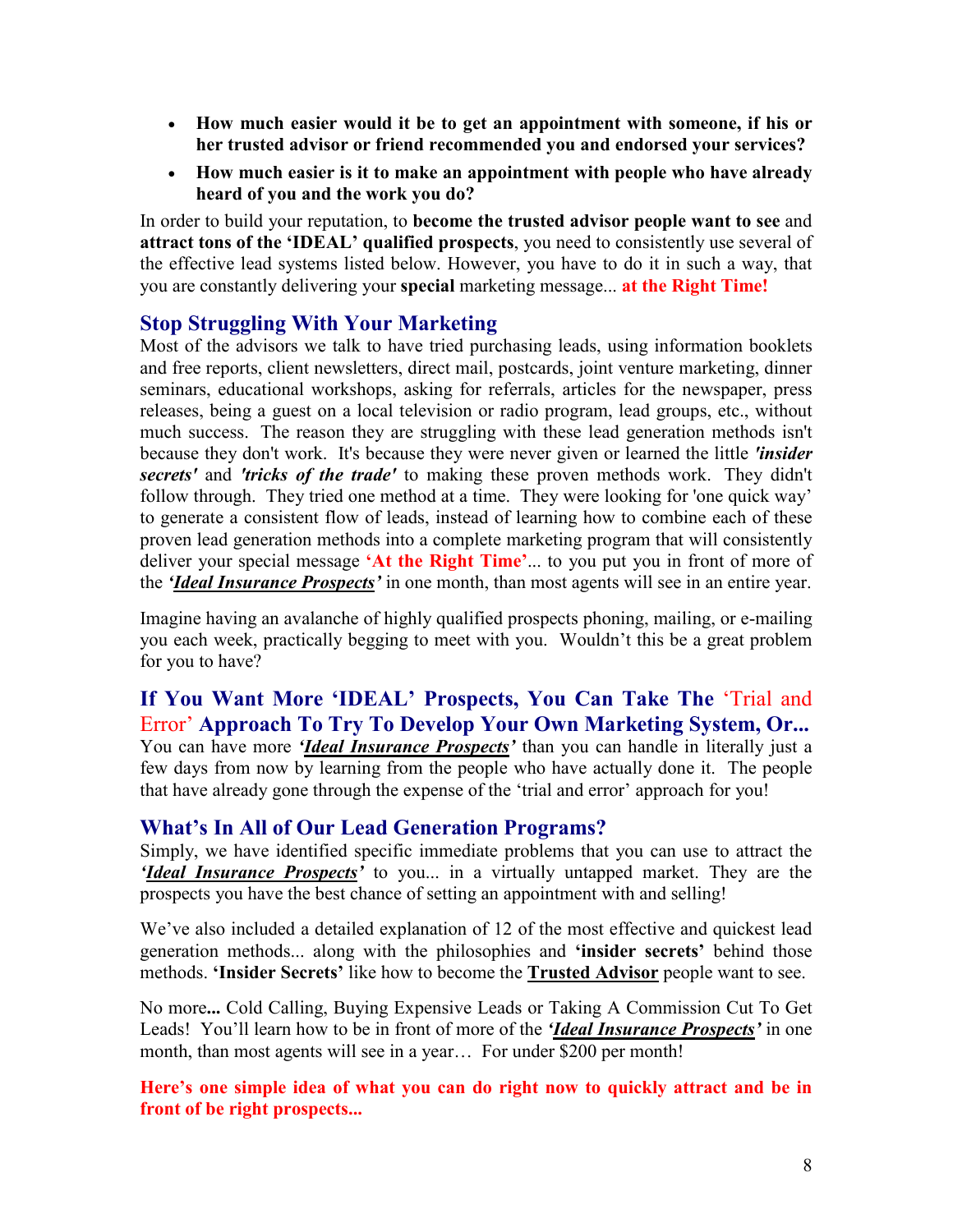## **You Can Have More IDEAL Prospects Than You Can Possibly See... Starting Tomorrow!**

It seems that every day for the past 3 years, we've been inundated with bad news about our economy, the stock market and financial institutions struggling... AIG In Serious Trouble, Large Banks Failing, the Stock Market Plummeting, Higher Gas Prices, Increased Mortgage Foreclosures and the '\$700 Billion Bailout?'

Many of the leading financial experts, including **Jack Gargan,** the founder of the IARFC, are predicting that many large and small businesses are going to fail, as banks are forced tighten up their lending criteria and deny loans. Will that lead to the high unemployment and the runaway inflation we experienced 40 years ago? Even with the passage of the '\$700 Billion Bailout', are we just postponing the inevitable? Who's eventually going to end up footing the bill for the bailout? What will that do to the future income tax rates?



#### **How is all this bad news affecting your ability to find and attract new prospects, set appointments and close sales?**

Even prior to all of these recent financial problems, it's been getting harder and harder every year for most advisors to attract prospects, set appointments and close sales, as more and more families and retirees have been struggling with their finances. Consumer debt has been skyrocketing out of control for the past 10 years. We've had a negative savings rate for the past three years. CD rates have been extremely low, and the Stock Market still hasn't recovered to the high point, where it was in 1999.

How many families will have no other choice but to curtail spending and cut their expenses, if they want to keep their home, their car, food on the table and keep from going bankrupt? What will happen if they lose their employment?



How many retirees have already lost large sums of money in the stock market, and with mortgage backed securities? Do they now have considerably less money to generate the income they need? What drastic choices will they have to make to survive? It's a scary time financially, for almost everyone.

Unfortunately, the vast majority of agents, who have been just pushing products, investment returns or the latest hot new sales idea, are struggling to make a decent living. These are extremely difficult times. Many of them are not going to make it.

However, for those few advisors who have been **focused on truly helping people**, and have **become the trusted advisor people want to see**, this will be one of the most financially and personally rewarding times of their career. Who else can all of these struggling consumers turn to for real help with their finances?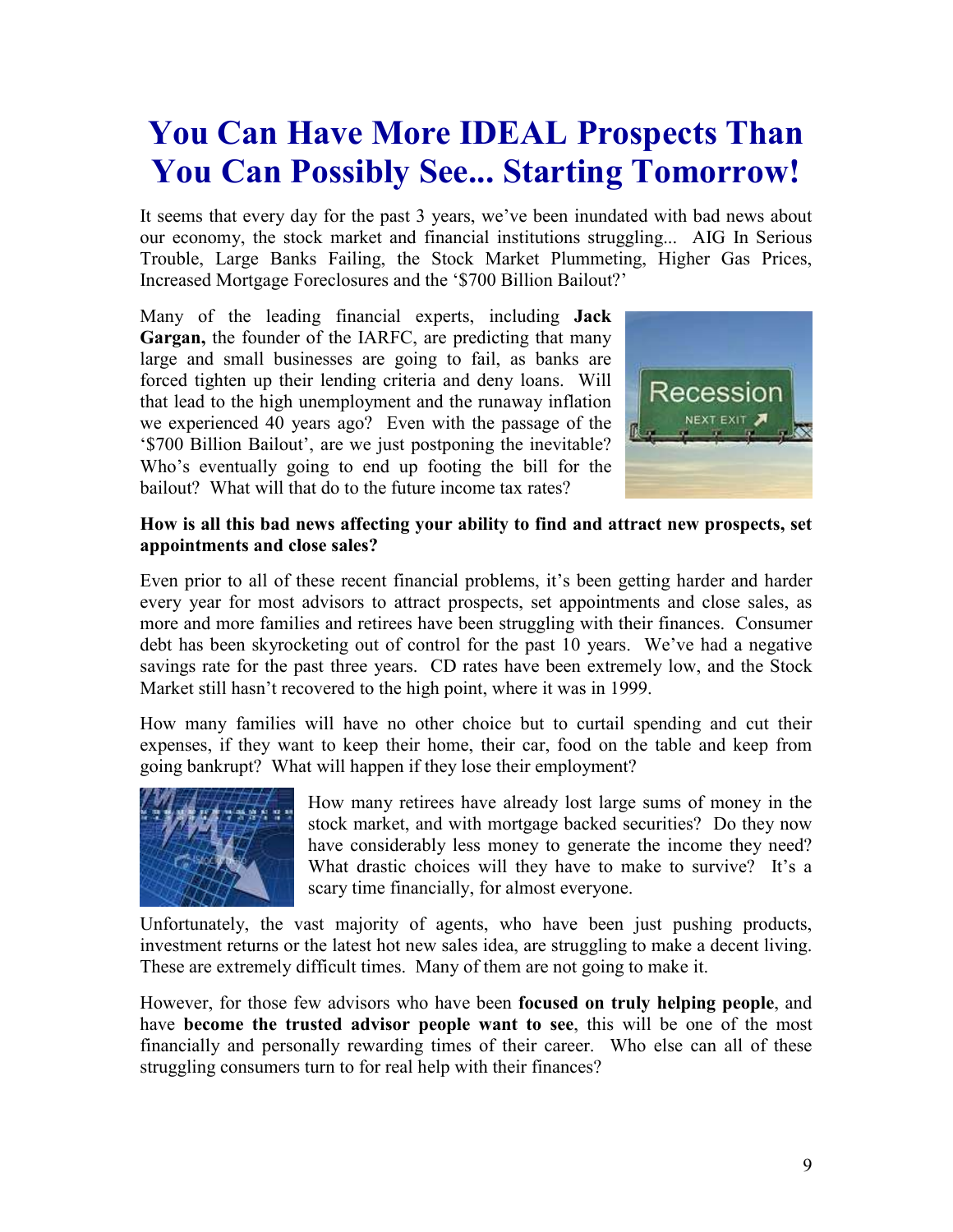Every advisor has a golden opportunity to significantly prosper in these tough economic times, if instead of pushing products, price and/or investment returns they start focusing on really helping people to solve their financial problems. People are begging for and want real help with their finances. They want to know how they can survive this terrible economic mess.



#### **Offering Free Educational Workshops...**

You can attract more *'Ideal Insurance Prospects'* than you can possibly see... starting tomorrow, if you'll focus your message and effort on truly **helping people with their finances!**

Can you help families to 'find the money' to reduce and/or eliminate their debts; 'find the money' to start saving for their future; and 'find the money' to purchase the insurances they need to protect their family?

Can you help retirees to stop losing their savings in the stock market, reduce their income taxes, and show them how they can have a guaranteed income they can't outlive?

Can you invite all of your clients, friends, relatives, prospects and everyone else you know to a free educational workshop on '*Helping Families to Live Debt Free and Truly Wealthy, In Spite of the Economic Downturn!'* Or *'Helping Retirees to Guarantee a Life Time of Income, In Spite of the Economic Downturn!'*  And, the price of admission is to bring a friend.



Can you offer your free educational workshops to associations, civic groups and religious organizations? Or, how about offering an adult education class at your local college?

If you can help your clients, friends, relatives, prospects and everyone you know to see that you can help them to solve their financial problems, and they can have a brighter financial future, even with all of the problems in our economy, how valuable are your services to them? Won't they all want to see you?

#### **It's time for every advisor to step up... And start making a real difference in people lives!**

**\_\_\_\_\_\_\_\_\_\_\_\_\_\_\_** 

**Wait, there's more...** 



Harmon Pye III

"Dear Lew and Jeremy, I want you to know that you are right on track with your advice and training methods. No one else even comes close. The techniques you've taught, when applied in the field, have produced great results for me in my business. I look forward to attending many more sessions with you. Respectfully," **Harmon Pye III, RFC, FMM, GA, (23 years in business)**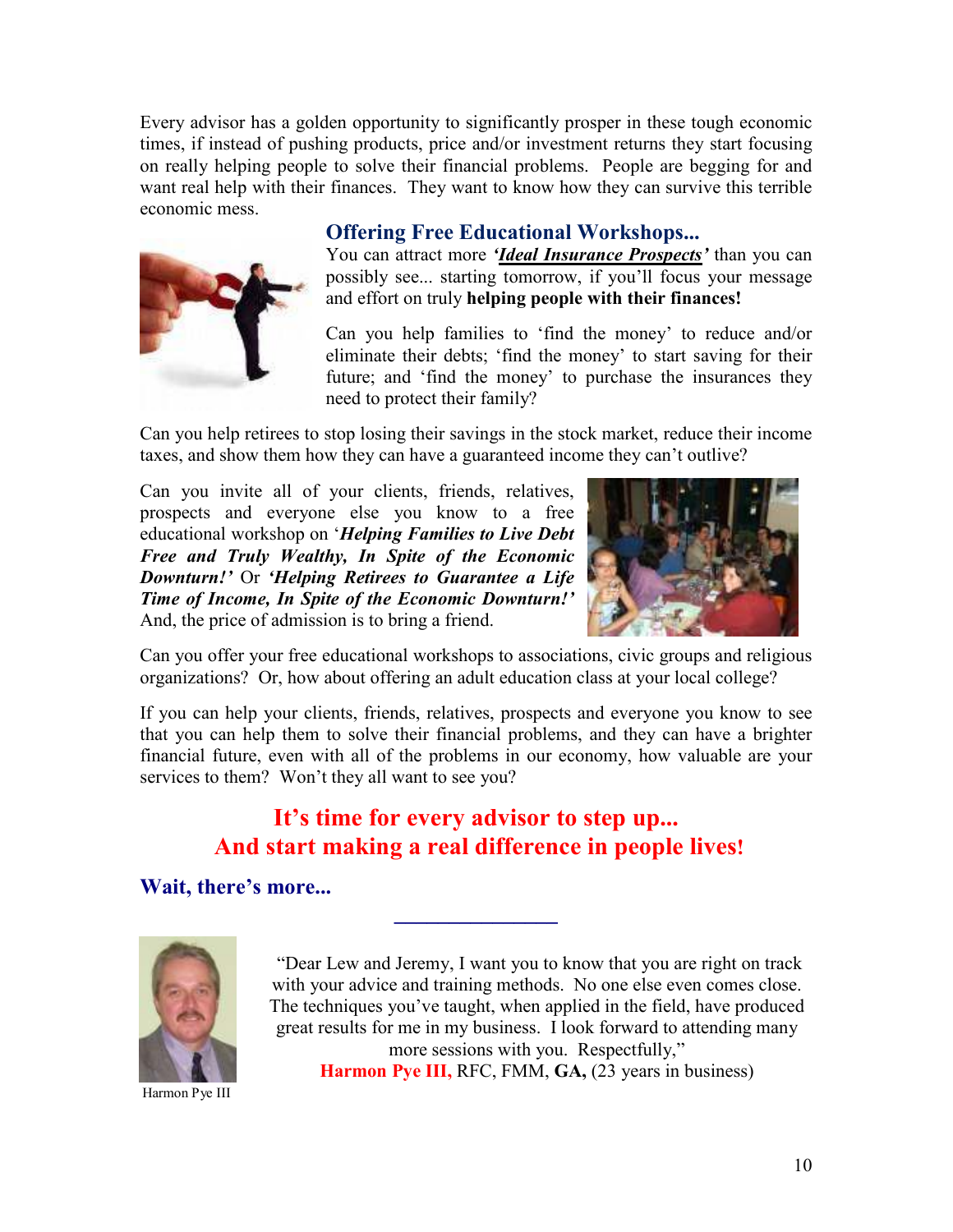## **What Are The Very Best Ways to Generate Leads, to Get New Sales?**



Many of the agents, advisors and planners who call us are looking for the quickest, most cost effective and best ways to generate a constant stream of the highest quality insurance and annuity leads, to make more sales. These people have tried purchasing leads, preset appointments, using information booklets and free reports, client newsletters, direct mail, postcards, joint ventures, dinner seminars, educational workshops, asking for referrals, articles for the newspaper, press releases, being a guest on a local television or radio program, lead groups, etc., without much success.



As I stated earlier, the reason they are struggling with these lead generation methods isn't because they don't work. It's because they were never given or learned the little *'insider secrets'* and '*tricks of the trade'* to making these proven methods work.

Plus, they didn't follow through. They tried one method at a time. They were looking for *'one quick way*' to generate a

consistent flow of leads, instead of learning how to combine each of these proven lead generation methods into a **complete marketing program** that will consistently put them in front of more of the *'Ideal Insurance Prospects'* in one month, than most agents will see in an entire year. (In spite of this economy)

What follows is a list of the best and the worst lead generation methods being used today, and the primary reasons why they aren't working for most agents, advisors and planners!

### **The Very Best Lead Generation Methods (with Insider Secrets)**

*1. Referred Lead Programs...* There is no question that among the "million-dollar" producers that referred leads are the best prospects you can get. However, the majority of agents I talk to are frustrated with them and not using them. Why? The main reason most salespeople have trouble with referred leads, is they haven't made themselves referable! People are not going to refer their family, friends, relatives, or associates to just another salesperson. **Insider Secret:** If you want people to give you a referral, then you must earn the right to receive the referral, by providing ongoing service, following through on your promises, and establishing a relationship of credibility and trust. **You must become the Trusted Advisor people want to see! Note:** *The ultimate goal of every agent, advisor and planner (or any other businessperson) should be to put their prospecting on automatic, as quickly as possible. You want to be spending 90% of your time in front of prospects, making sales. One of the best, easiest and most cost effective ways to accomplish this is by making yourself referable and setting up a referred lead system that constantly generates high quality prospects...*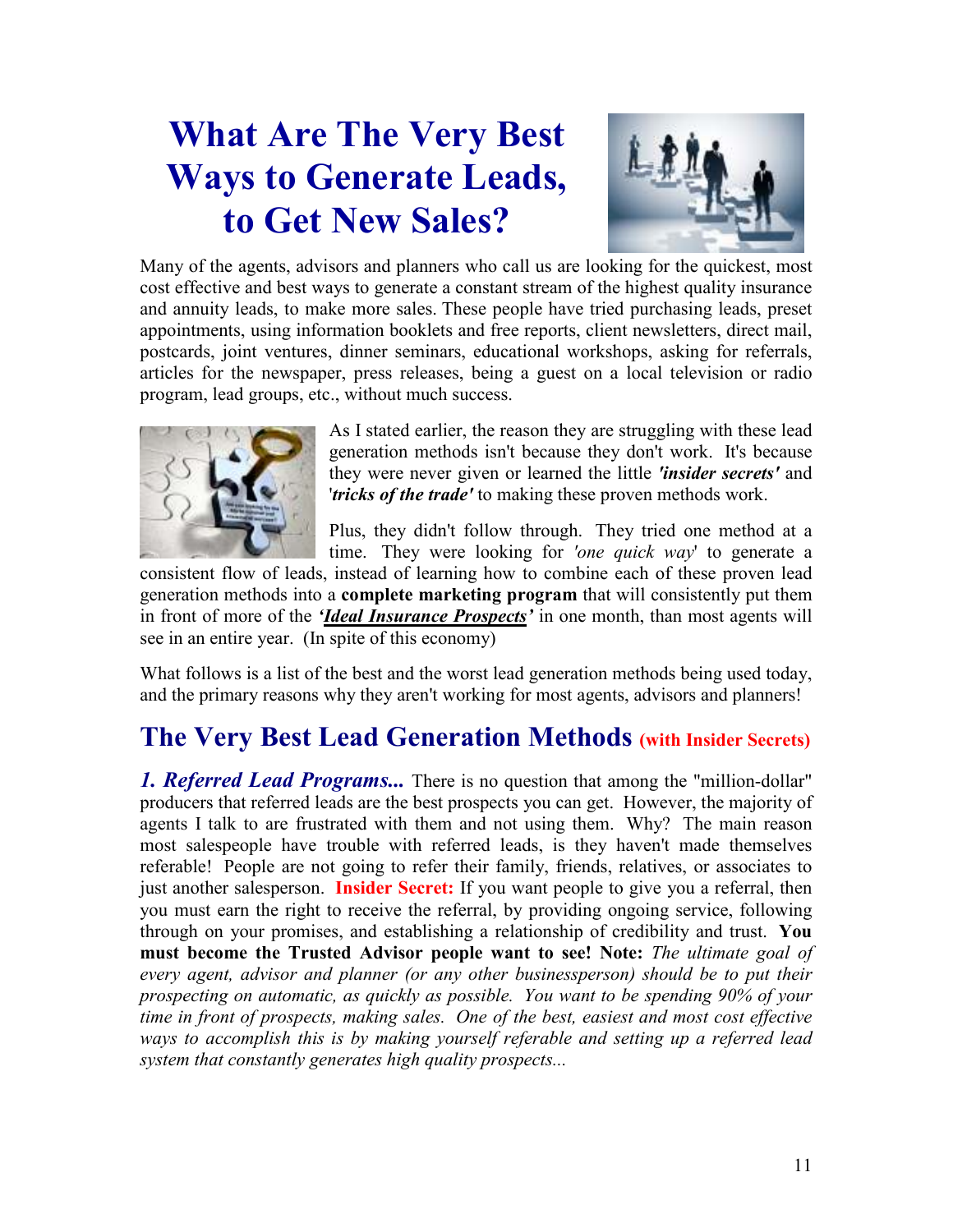2. **Annual Reviews...** If you ask these same "million-dollar" producers where they get most of their new sales from each year, they'll tell you it's from annual reviews with their existing clients. For example: Did you know that, according to LIMRA, the average person buys life insurance seven times throughout their life? And, that's not counting the other sales you'll get, such as Long Term Care Insurance, Disability Insurance, Annuities and Investments. Working with, and coaching hundreds of agents each year, I'm shocked at how many agents are not doing annual reviews with their existing clients. Most agents are so focused and busy with bringing in new clients they are totally neglecting their existing clients. (And, then they wonder why they aren't getting any calls from their existing clients**… or referrals**) **Insider Secret**: *If you are one of the few agents who does offer an annual review, and your clients are refusing your offer, is it because they view you as just another salesperson trying to make a sale, and not as a trusted advisor?* 

*3. Dinner Seminars...* While dinner seminars are somewhat expensive, (\$4,500 - \$5,000 with the mailing and dinners) they are still one of the best and quickest ways to generate lots of new prospects each month. When done right, you can be in front of 50 or more high quality prospects in less than 6 weeks from now. Unfortunately, there are two critical mistakes that 90% of the agents make with dinner seminars. **Insider Secret:** One is they try to go cheap on the restaurant and/or invitation. For example, they'll run an ad in their local newspaper, to save money. The problem is the newspaper goes to everyone, and not just to your best audience. So, you generally end up with a lot of the wrong people attending. To get the right people to attend your dinner seminar, you have to specifically invite them. You need to target your message to a specific group of people meeting the right criteria. However, the biggest reason why advisors struggle with dinner seminars is they are only able to set appointments with 10 to 30 percent of their seminar audience. And, then half of those appointments are canceling or are no shows. There are several reasons why this occurs, but the predominant reason is the advisor is not getting their audience emotionally involved in the seminar. **Insider Secret:** If the prospect does not see and understand how the information relates to their situation, and how they'll benefit by meeting with you, then why should they set an appointment? **Note:** *With a little coaching we've been able to help agents to set appointments with 70-90% of their seminar audience, and those appointments are sticking.* 

**4. Educational Workshops...** One of the most overlooked and very best ways to find new prospects and introduce them to the services you provide is with an (inexpensive) educational workshop. Would you agree no one wants to meet one-on-one with a salesperson? The beauty of an educational workshop is that for the prospects there is safety in numbers. People feel much safer coming to a workshop than meeting face-toface with a salesperson. It's a non-threatening way for them to get to know you, see the type of work you do, and the help you provide. The beauty of the educational workshop for you is that you can offer them in small groups. They cost very little to hold, at generally less that \$200 per event. And, because they are considered a public service you can hold them almost anywhere - in your local library, association rooms, conference rooms, etc. However, most agents have no idea how to get the right people to attend their workshop. Note: *To get the right prospect there involves personally inviting the people you already know; friends, family, relatives, people you do business with, client referrals,*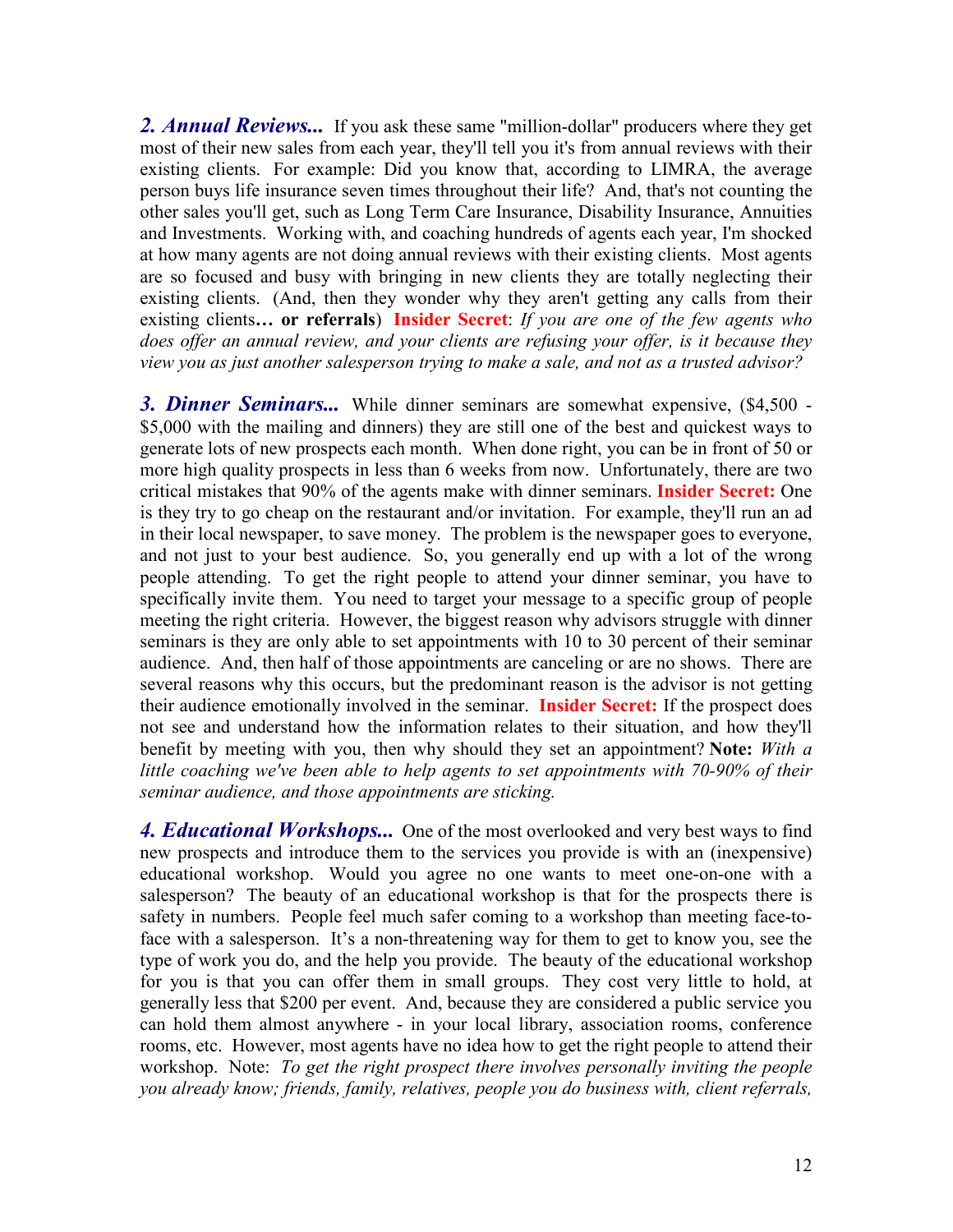*joint venture referrals, people who have asked for your free information booklet and more.*

*5. Joint Ventures...* Joint venture marketing is the ultimate *'insider secret'* to generating literally thousands of new prospects, in your area, rapidly and with the utmost credibility. Are you looking for a way to be in front of more prospects? Are you looking for ways to attract high quality prospects to you? Then, consider sharing your clients and prospects with other successful business people... in return for them sharing their clients and prospects with you. When done right, with the right businesses, it can make your search for new and better prospects much easier! As you know, the most successful businesses maintain a list of their best prospects and customers. They use those lists to send helpful information to them, to build positive relationships. Why? Because they know people prefer to do business with people they know and trust. If you are thinking; *"I've tried that before and it doesn't work!"* The reason it didn't work is because most agents are going about it all wrong! **Insider Secret:** *Most agents are just setting up a passive referral system where the business will refer people to them only if someone asks for information, or a referral. To make a joint venture work you must set up an active contact system that gets people to call you looking for help, more information, or gets them to come to your free educational workshop.*

*6. Lead Groups...* Another great way to get high quality leads is by joining or forming a lead exchange group with local business professionals that cater to your ideal prospects, and who have already built strong relationships with them! A lead exchange group is a formal group of successful business people who get together every week, or every two weeks for breakfast or lunch, for about an hour to exchange leads. At every meeting, 2 or 3 members give a 10-minute talk about what they do and who their ideal prospect would be. Then, someone might share an idea that is helping them to grow their business. They only allow one person from each industry into the group, so there is no competition. The main criteria, is that each member must bring in leads each month for another member. Note: *I'm not sure why more agents are not joining or forming a lead exchange group. However, they are missing out on a great opportunity.* **Insider Secret:** *Lead exchange groups are a great way to get known in your community, and set up joint ventures.* 

*7. Offering Information Booklets and Free Reports...* Another big mistake agents often make is they try to sell themselves directly in every communication they produce. And as a result, they generate large amounts of prospects that lead to little or no business. They end up dealing with a lot of people who are merely curious, but never serious. As we are now in the "information age", giving away a free report or a free booklet is a great way to make your target market come to you. It's the "try-before-youbuy" approach. When done right, the people who come forward, have been indirectly screened and are qualified prospects for your products and services. You should be offering your free report, or a free booklet in everything you do. (Even on your business card) The problem most agents have with this lead generation method, is they expect everyone who steps forward to buy right now. Unfortunately, people buy when they are ready to buy, not when you are ready to sell. **Insider Secret:** *To make this work you must keep in front of these prospects, so when they are ready to buy, you are the one they contact. And, you should be inviting them to your seminars and/or workshops.*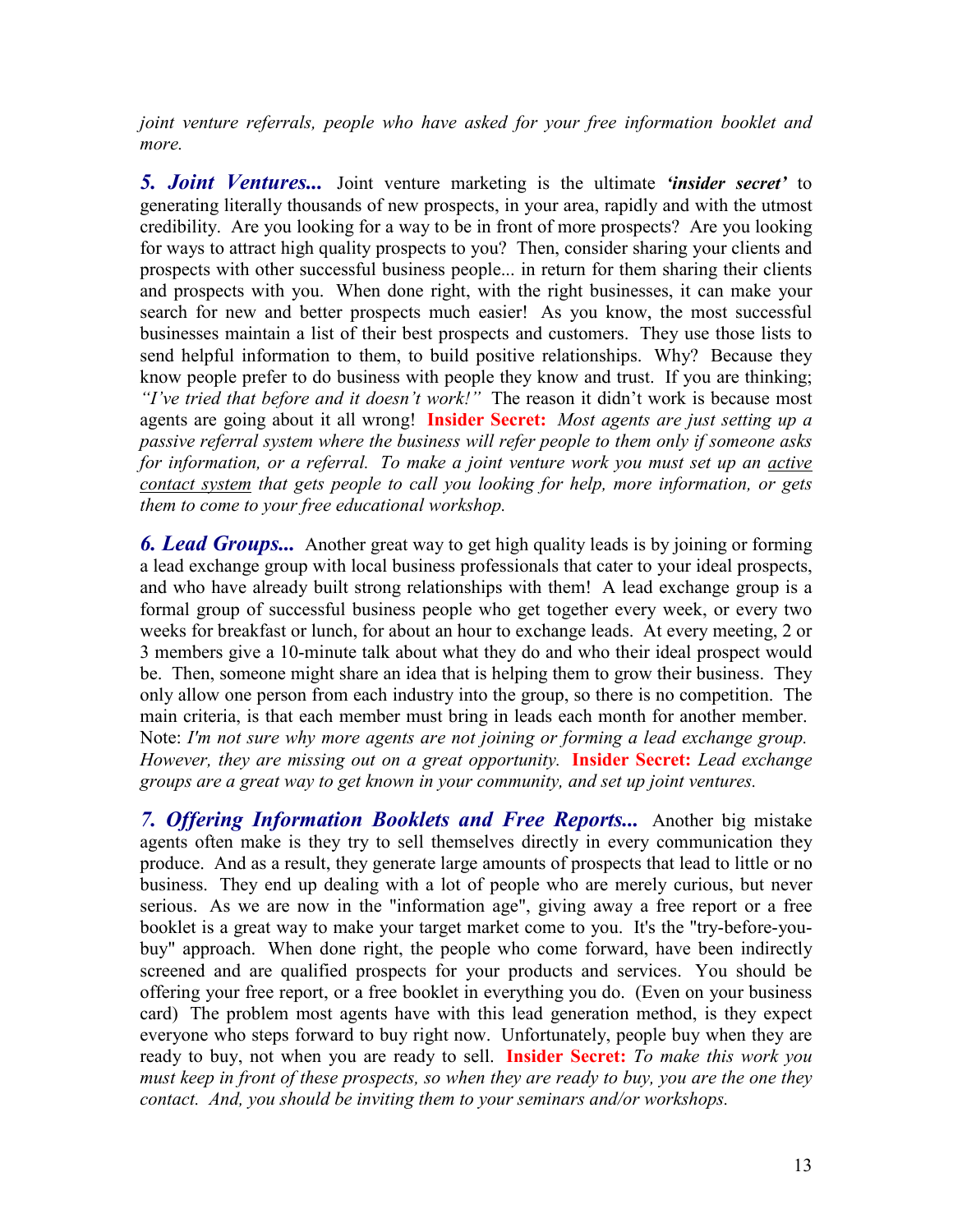*8. Monthly Newsletters...* It really surprises me that very few insurance agents, financial advisors and financial planners are in regular contact with their Clients, Family, Friends and Prospects! **"Out Of Sight, Out Of Mind" Is A Deadly Mistake...** Especially for anyone in Sales!!! Insurance Sales is tough enough without you giving away the easy sales! Consider, everyday, your friends, neighbors, relatives and even some of your clients are buying the same products and services you're selling. But, they're not buying them from you! Why are these people going to your competition? Is it because they don't know you're in the business, or if you're still in the business? Is it because they never hear from you? Maybe the agent just happened to call them at the right time? Or, maybe they called the agent with a question? **Insider Secret:** By sending a monthly newsletter to your friends, relatives, neighbors, clients and prospects, you are constantly reminding them of what you do (or in some cases, who you are) in a very nonthreatening way. It's non-threatening, because there's no pressure to buy anything. **Insider Secret:** *Remember, the example above - The average person buys life insurance 7 times during their lives. On top of that, many of them will buy DI Insurance, Long Term Care, Annuities, IRA's, and other investments. When they are ready to make their next purchase do you want them to buy it from the first agent who contacts them, or do you want them to buy from you? http://www.insuranceproshop.com/Newsletters.html*

### **Use Free Publicity To Get Known In Your Market...**

**Insider Secret:** Ho w much easier would it be to attract people and set an appointment with them, if those prospects already know about you, respect you and the work that you do? If you would like that to happen... then you must seek free local publicity! **You must become the Trusted Advisor people need and want to see right now!** 

*9. Be a Regular Guest on a Local Radio or Television Program...* Talk radio or television is a powerful strategic tool to get your message out to the general public, educating your whole community about what you do, and getting yourself known. It is one of the quickest, easiest, and least expensive ways to get known in your local community. People seem to think that radio and television talk shows are well-protected kingdoms that don't allow outsiders to penetrate their walls. That's a *huge*  misconception! It's actually the opposite. Radio and Television Talk Show Hosts are struggling to fill the thousands of hours of broadcasting time they are responsible for. They want to give you FREE Radio Advertising, because it helps them out too! Note: *You've got GREAT information. You have an amazing product. You know that everyone*  listening will want what you're selling. Now all you have to do is ask the radio producer, *or the talk show host, to allow you to be a guest. (Don't forget to send a press release)* 

*10. Articles in Local Newspapers, Association Newsletters and the Social Media...* Get yourself published in every local media source and on Facebook, LinkedIn and Twitter. If you need ideas, you can rewrite articles from the web. Be sure to include your 'BYLINE' and offer a free report, in everything you do! An article gives you much more credibility than running an ad for your services. And, it's free advertising! Remember to make reprints of the articles to send to your clients, friends, family, referrals and prospects.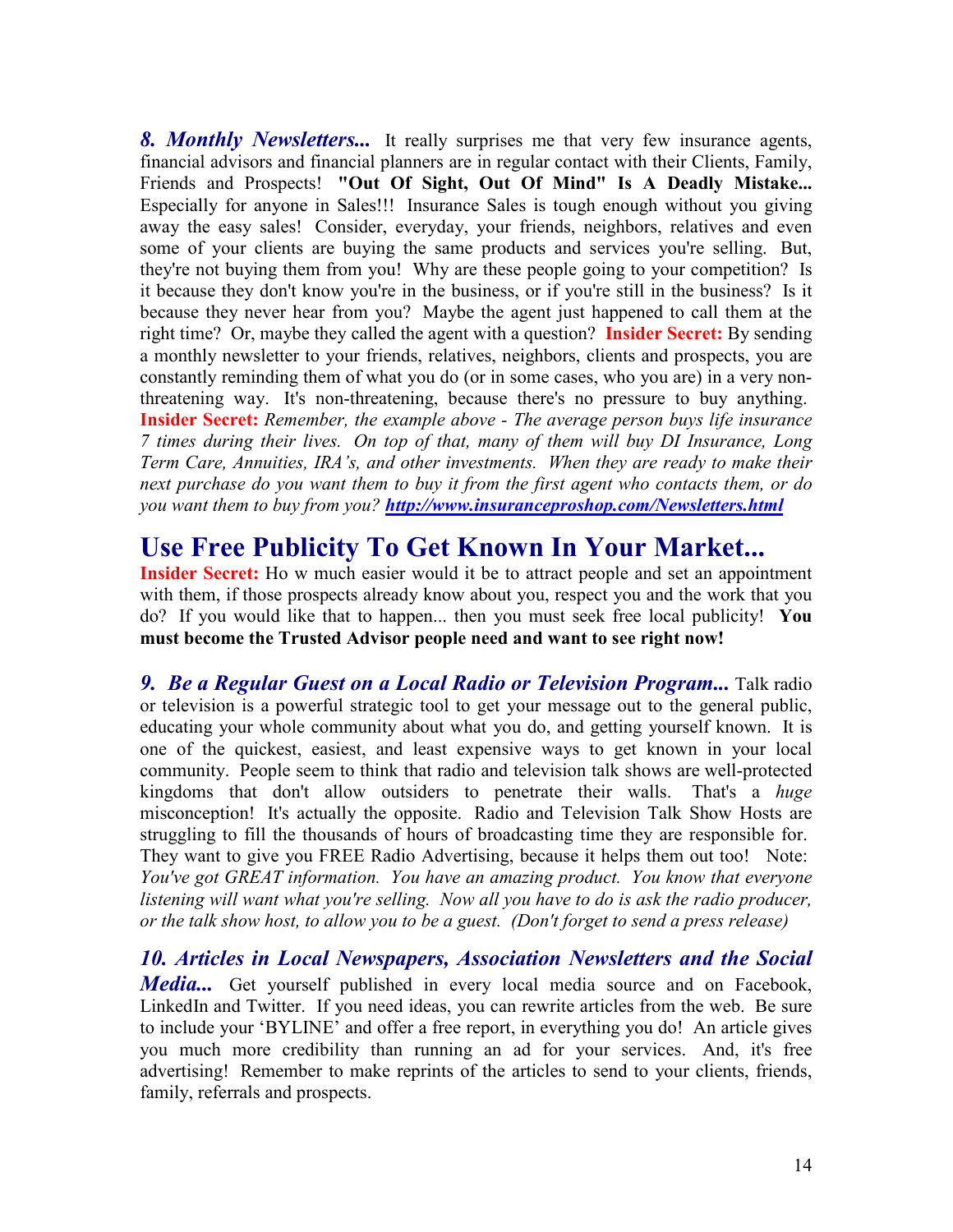*11. Be a Guest Speaker for Local Associations and Religous Groups...* As a financial expert you have a lot of knowledge on how to help people to better manage their money. Many groups are looking for a qualified authority to share their knowledge with their members. Let them know you are available. *(Don't forget to send a press release)* 

12. Adult Education Classes... How about offering an adult education class at the local high school or college? *(Before and after the event, send out a press release)* 

13. Be Active In Community Organizations... The local Lions Club, Rotary, Chamber of Commerce, Jaycees and many other organizations host civic events each year. Be an active leader in these events and write articles about the event, with your byline. *(Before and after the event, send out a press release)* 

*14. Press Releases...* Press releases are one of the most effective ways to drive potential clients to your website, newsletter, e-zine, workshop or seminar. You can inform and educate prospects about the benefits of your financial services and reap major publicity with little cost, effort, time, or trouble. A press release is a one-page summary of the work you do. It provides the media with more information regarding why they should write an article about you or why they should have you as a guest on their program. It is imperative that the press release contains an interesting angle that makes you relevant to the media's current audience. Make certain that your press release is a news release and not an attempt to just get a free advertisement! Remember, especially if you are creating news, that your press release must be qualified on an information, news, educational, or entertainment basis. If possible, attempt to provide content of immediate interest and/or lasting practical value for your intended audience. Your excitement does not mean your subject is newsworthy. Respect the intelligence of your readers. Do not scream BUY ME! Or gush with praise about how wonderful you are. Again, do not try to cheat or abuse this opportunity to communicate. Resist the temptation to give your sales pitch! You do not want media people to think of you as just another clown among financial advisors or insurance agents.

(**Note:** If you would like some help getting publicity, to build your image, you might want to contact Forrest Wallace Cato. Wally is an Internationally Renowned Speaker and Legendary Publicist to the Financial Services Industry who will help you to get \$100,000 of FREE publicity (in your local community)... that will make you famous! Wally has made placements on 60 Minutes, 20/20, etc. He has interviewed five US Presidents in the Oval Office and has co-authored or ghost written seven books appearing on the *New York Times* best-seller list. www.catomakesyoufamous.com)

### **The Worst Lead Generation Methods**

Over the past 3 decades we've spent a lot of time talking to and working with some of biggest producers in the industry. We've done numerous surveys and have yet to find a successful advisor (who is consistently earning \$20,000 or more per month) who is using the following lead generation methods as a major part of their marketing campaigns. These lead generation methods can be fine ways to fill in gaps and help with slumps. And, they can be used when you are first getting started in the business. However, they are not going to consistently put you in front of your best prospects...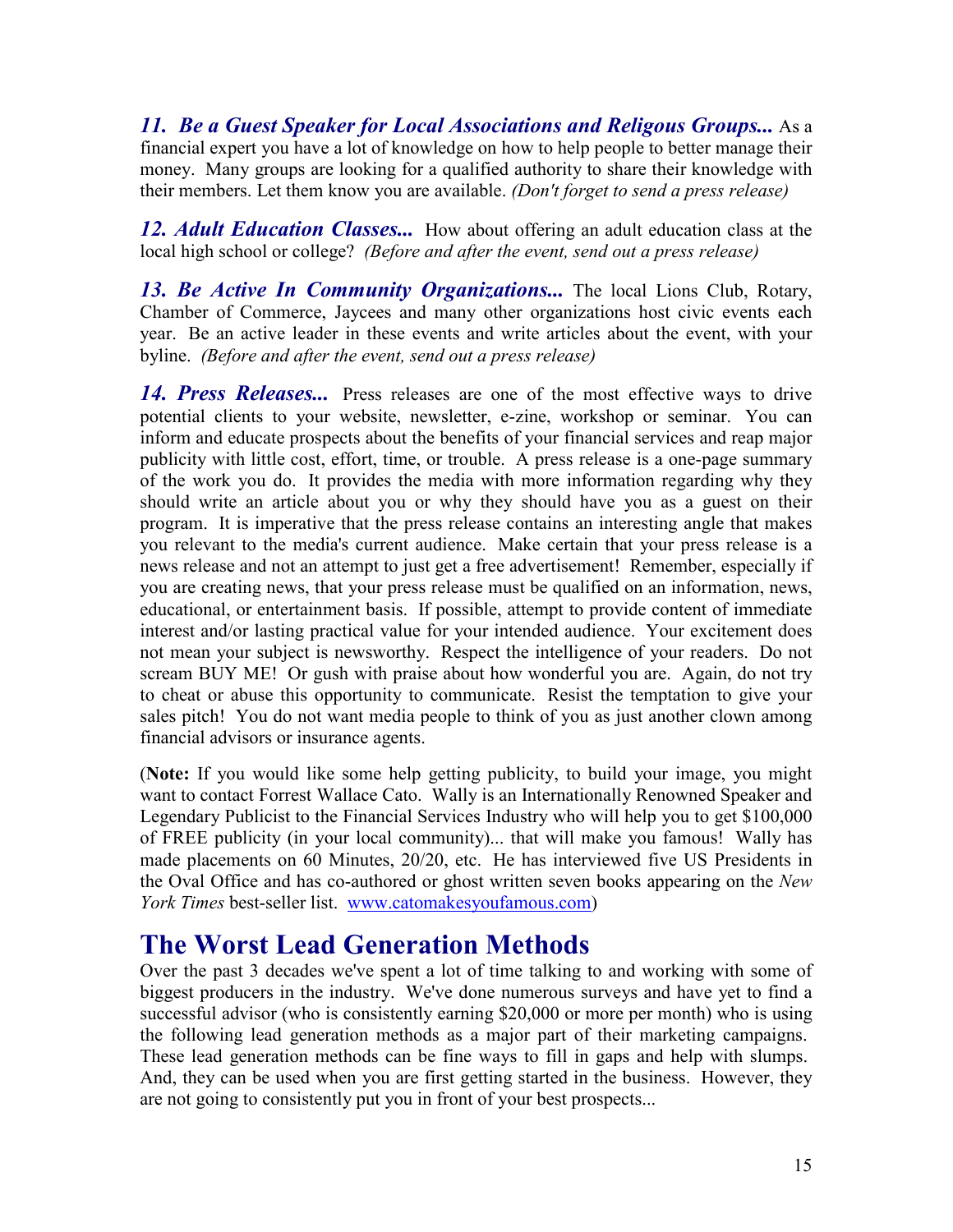*Newspaper and Magazine Ads...* Running an advertisement in your local newspaper can be a low cost way to get some people to call you or attend your dinner seminar. However, you never know if the right people will see your ad and respond. Generally you'll end up wasting a lot of time and money talking to the wrong people.

**Direct Mail...** There are two types of direct mail campaigns. One type is sending mail to people you know, friends family, clients, referral from joint venture partners, etc. which can be very effective. The other is sending direct mail to a cold, targeted list of people (people who meet certain specific criteria.) This is commonly referred to 'junk mail' as these people did not request it. **Insider Secret:** If you are sending direct mail to a cold, targeted list you have to send out a minimum of 5,000 of a great sales letter for it to be somewhat effective. And, that's very expensive. (That's why, for dinner seminars, the direct mail houses will tell you that you have to send out a minimum of 5,000 invitations.) Unless you have a large marketing budget and a great letter, there are much better, more cost effect ways to generate the right leads.

*Buying Pre-set Appointments...* I haven't found or heard of any agents, advisors or planners who are happy with their pre-set appointments. **Insider Secret:** However, they may used to fill in gaps and slumps.

*Buying leads...* If you've ever purchased leads, then you know that very few of leads are actually good prospects. Most of the leads are old and have been sent to other agents.

*Cold Calling...* Cold calling is a hit and miss proposition. You have to deal with a lot of negativity! Doing it long-term is a major cause of agent burnout!

*Using a Website...* Most agents use a web site just to give them credibility. Unfortunately it's extremely difficult to attract local prospects.

If you want to generate a constant stream of the *'Ideal Insurance Prospects'*, to make more sales, then you need to learn the *"Insider Secrets"* the top producers use to make these proven lead generation methods almost "fool proof!"

**That's what's in our programs!** That's why the people we work with are consistently in front of more of the *'Ideal Insurance Prospects'* each month, than most agents will see in an entire year. (In spite of this economy) And, that's why the people we work with are earning \$20,000 to \$50,000 per month, within 30-60 days of investing in our systems and training. **http://www.insuranceproshop.com/productcatalog.html**

### **"The definition of insanity is doing the same things over and over again and expecting a different result!"**



Mike Carolus

**Lew's and Jeremy's** ability to bring clarity and fundamental principles to the table is phenomenal. The two page presentation exemplifies the insight into this industry. **Mike Carolus, NE,** (32 years in this business)

**\_\_\_\_\_\_\_\_\_\_\_\_\_\_\_\_\_\_\_\_\_\_\_\_\_**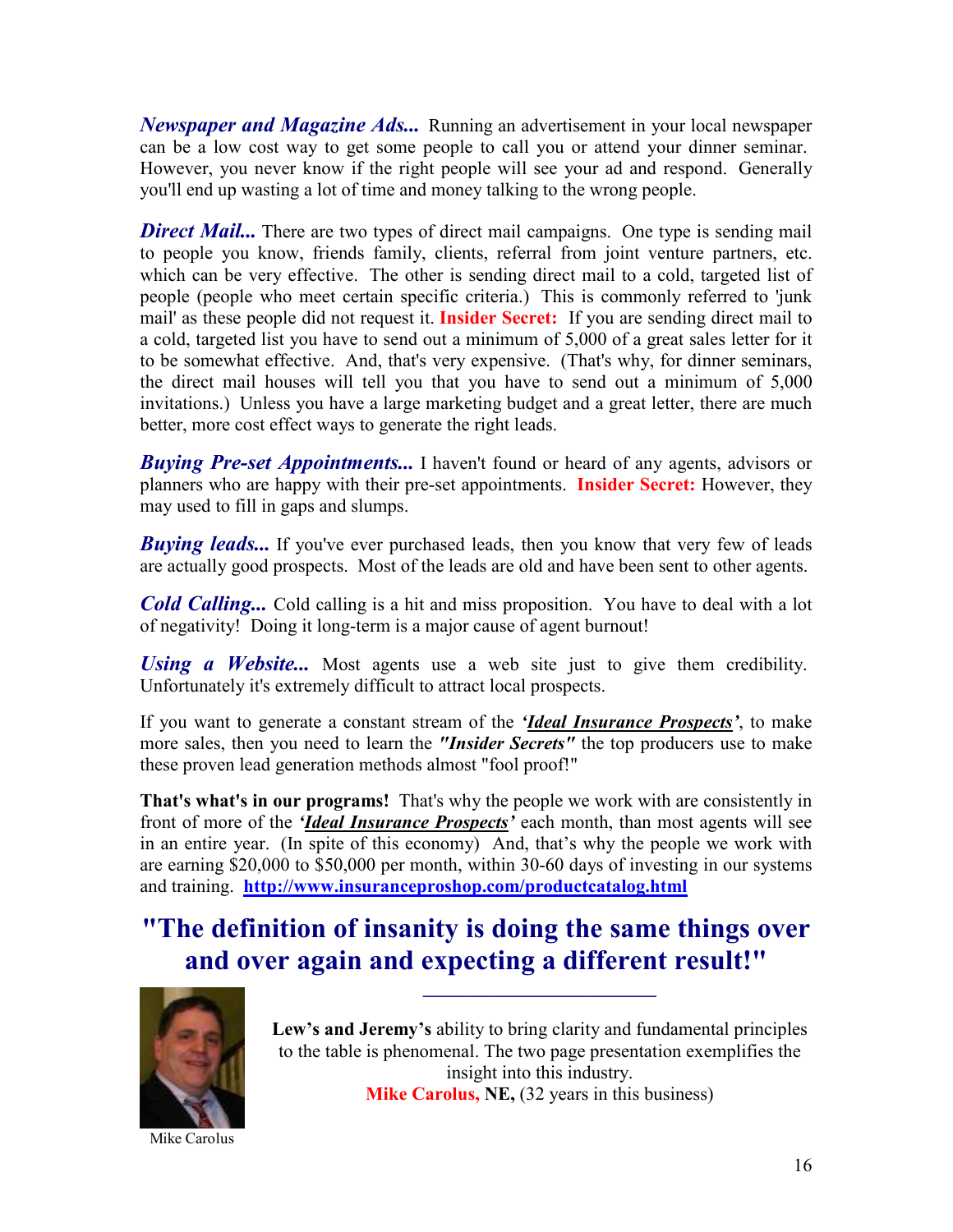## **Discover... What Most Agents, Advisors And Planners Don't Know!**



Does this sound familiar to you? When you first entered sales, for the insurance industry, your main focus was just on finding prospects. If you didn't have a prospect, you couldn't set an appointment, or close a sale. Initially, you looked for anyone and everyone that breathed and was willing to sit down with you. You contacted your friends, family and everyone you knew. You asked everyone for referrals. You made cold calls. You bought leads and you sent out sales letters. Or, maybe you were lucky enough to be with a company that had a few orphan policyholders that you could call on. You were constantly told that, if you talked to enough

people, you'd always find a few people who needed what you are offering, and they would buy your product or services. You learned your sales script and you closed a sale with almost everyone that sat down with you. **You didn't have a problem making a sale once you were in front of a prospect! You just needed more prospects!**

**A year or so later,** you were working very hard and struggling to earn the living that you wanted and were promised. You had approached everyone you could think of! You were frustrated with cold calling. You were only getting a few referrals. The sales letters you were sending out every month were getting you a few new prospects. The leads you were buying were generating a few appointments. You were selling everyone you met with. But, you still didn't have enough sales. You knew that if you could be in front of just a few more prospects or better prospects, you could be making a much better living.

So, you decided that you needed to find a better source of leads, or a better lead system. You searched the Internet and industry publications. You asked your associates and managers, who they recommended. You found there were hundreds of companies that professed to have the best leads or the best lead generation system on the market. Some of these companies offered automatic phone dialers that would put you in contact with thousands of people every month. One company had a system for fax blasting to businesses. Another company offered you preset appointments. There were several direct mail companies that guaranteed they'd have 150 people per month attend your free dinner seminars.



Another company told you, that if you offered people a free report you'd have hundreds of people calling you and begging for an appointment. So, you tried one, two or more of these companies. You now have a lot more prospects, but not enough actual appointments. **You are still closing a sale with almost everyone you actually meet with. You don't have a problem making sales. You just need better prospects!**

So, now you decide to try some of the other lead companies and systems out there.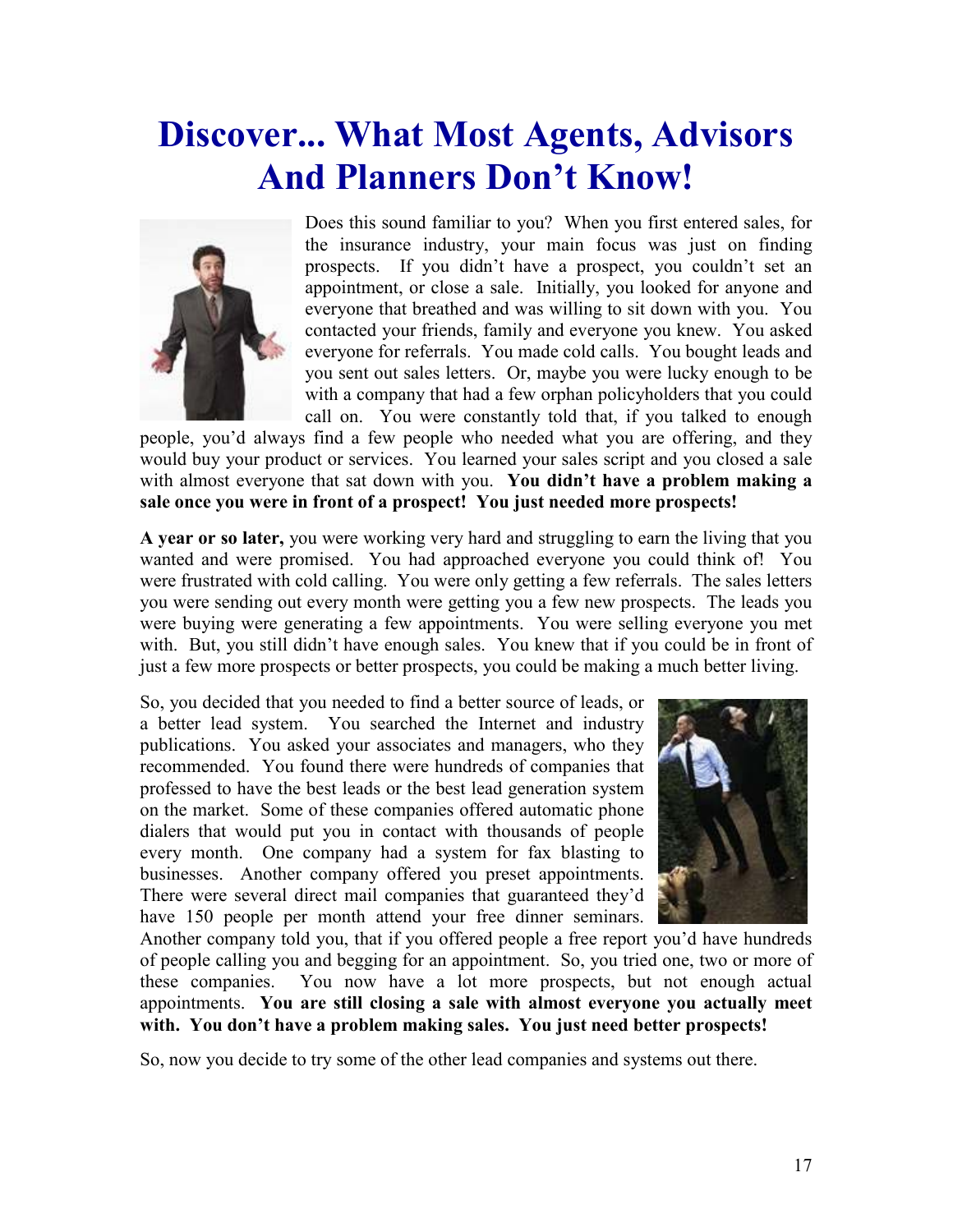Does this story sound all too familiar to you? It's a very common story we've heard time and time again from thousands of agents, advisors and planners across the country. They all believe they have a prospecting problem. Unfortunately, the majority of these...

### **"Agents Don't Know... What They Don't Know!"**

**What you don't know is**... If you are contacting enough people you will always make a few sales, no matter how good or bad you are at closing sales.

 **To put it another way...** 

### **'Even if you are the worst salesperson in the world, you will close a few sales, if you talk to enough people**!'

**I'm sorry for being so blunt!** But, I'm here to really help you to succeed and not just tell you what you want to hear! The fact is that most agents want to believe they are good at making sales, when the truth is that they are only making sales because they just happen to stumble on an *'Ideal Insurance Prospect'* once in a while.

**As the old saying goes...** 

### **"Even a blind hog will find an acorn now and then!"**



Unfortunately, the majority of the companies who sell leads and lead systems, and most recruiters are willing to take full advantage of your situation. They know that they can make a ton of money, just by giving agents what they want - more prospects. Even though they know that it's not really what these agents really need! The majority of these companies aren't concerned about your long-term success. They are not going to spend their money to train

you on how to sell. They are only concerned about their success, and their profits.

#### **If you want to really succeed in this business, then burn this into your memory...**

#### **'It doesn't matter how many leads you get, if they aren't the** *'Ideal Insurance Prospects'***, and you don't have the skills needed to turn the majority of those leads into an appointment and then into a sale!'**

Fortunately, there are a few good recruiters and trainers who are willing to spend the time to help you learn and master the sales skills needed to insure your long-term success in the financial services industry. However, they are hard to find, and because they offer very specialized, personal training, they tend to be expensive!

The best recruiters and trainers will show you how to quickly take your lead generation to a new level by specializing and then focusing your prospecting efforts on finding your *'Ideal Insurance Prospects'*

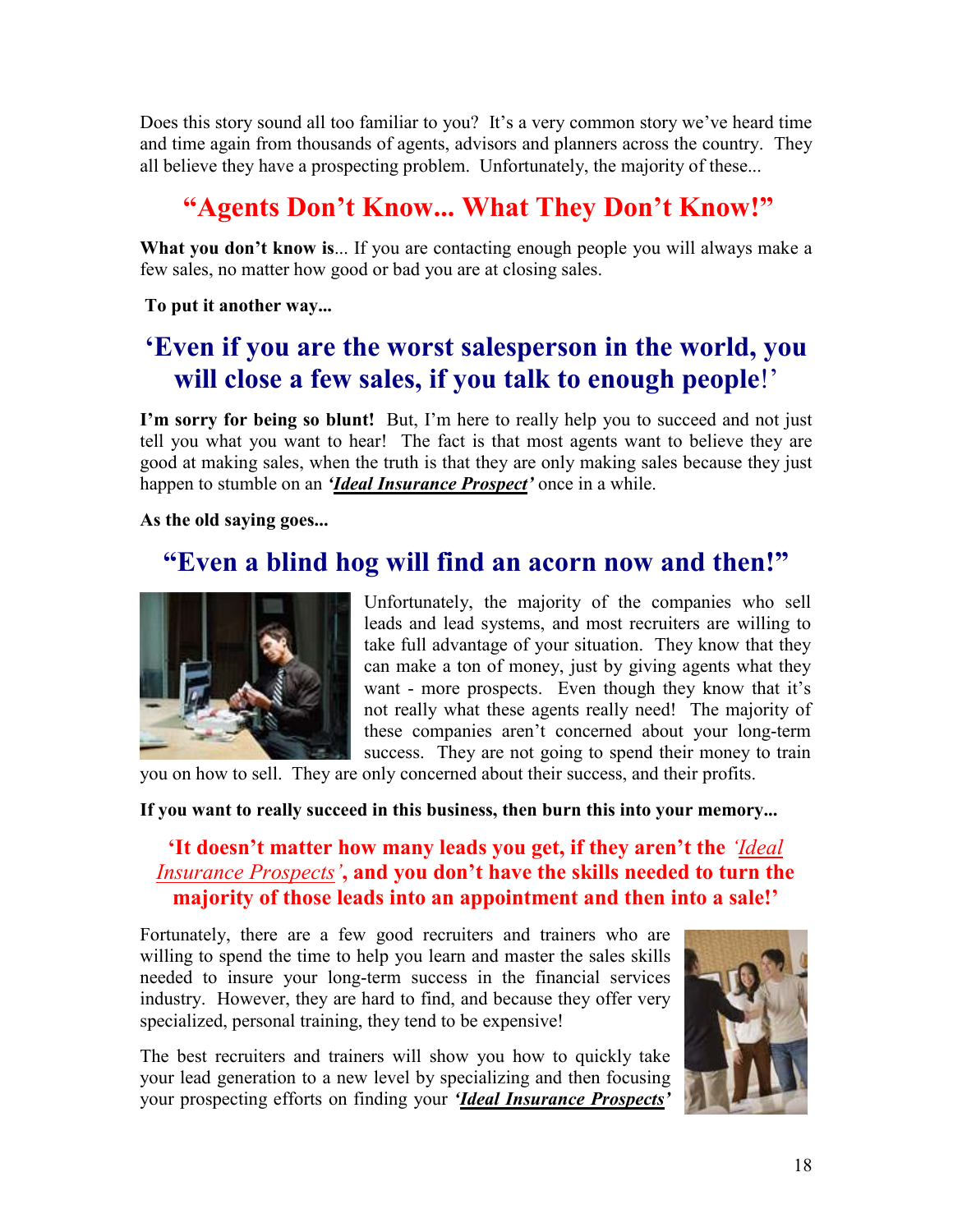for that specialty.However, they don't stop there!

You'll also learn the critical sales skills needed to turn each of your *'Ideal Insurance Prospects'* into a solid sales appointment. **You'll learn how to set sales appointments by focusing on identifying and solving the prospect's immediate problems**... not by focusing on your products, price, investment returns, a hot new sales idea or your credentials. You'll learn how to ask the right questions to help your *'Ideal Insurance Prospects'* to convince themselves why they should meet with you.

Plus, you'll learn how to conduct a thorough, emotionally based, fact-finding interview that will get your prospects to tell themselves what they really need and want. **And, you'll learn how to use that information to close '9 out of 10' sales appointments.** 

**Yes, it all starts with finding the** *'Ideal Insurance Prospects!'*But, just as important for your success, you must learn and master the skills needed to set appointments and close sales.

**Again Remember... It doesn't matter how many leads you get, if they aren't the right leads and you don't have the skills needed to turn the majority of those leads into an appointment and then into a sale!** 

#### **Learn How To Set Appointments With '9 Out 10' People You Talk To!**

If you want to set an appointment, you must learn what Top Producers know. It's all about asking the right questions to help people recognize and understand the problems they are facing now and in the future! **If your prospect does not see they have a problem, then why should they waste their time meeting with you?** 

#### **Learn How To Close '9 Out 10' People You Meet With!**

If you want to close a higher percentage of your sales appointments and increase the size of each case, then gathering the 'Facts' alone is not enough. You also need to ask the emotionally based questions to uncover the prospect's attitudes, opinions and unspoken feelings. You need to uncover their emotions and motivations to **help your prospects to want to take action today**! People don't buy based on their needs! **They buy based on their wants!** Asking questions is how you establish trust and confidence with your prospects to build strong and lasting relationships!

One of the main reasons the top producing agents, advisors and planners are consistently earning \$20,000, \$50,000 and much more **per month**... Is they've learned how to make the transition from being viewed as just a salesperson, to becoming the respected and trusted advisor people want to see!

#### **And, it's because...**

- They've learned how to attract their *'Ideal Insurance Prospects!'*
- They've learned how to set appointments with almost everyone they talk to!
- And, they've learned to ask the right questions during the initial sales interview... **to help the prospect to sell themselves!**

#### **Are You Ready To Take Your Sales To The Top of The Industry?**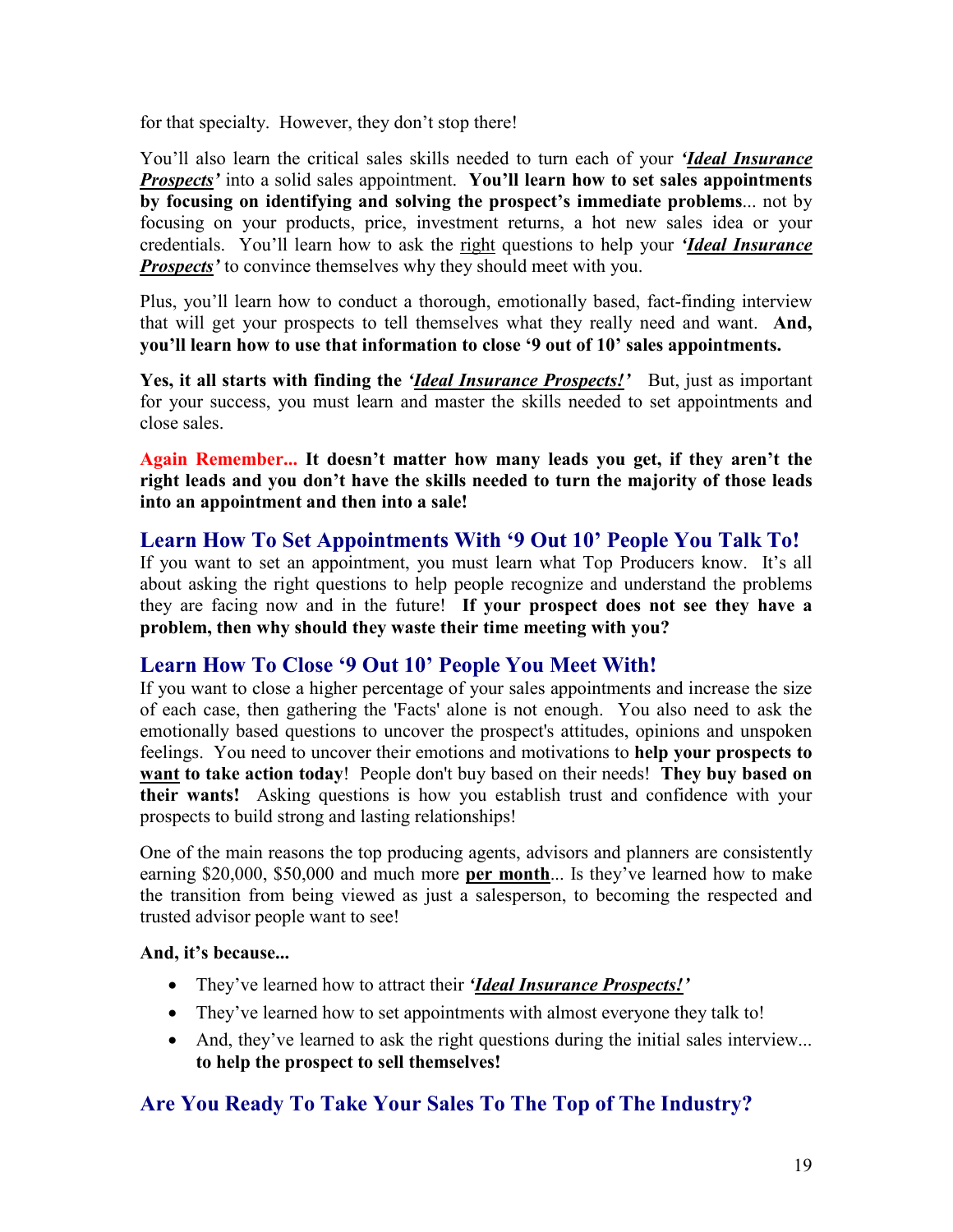## **You Are Only An Inch Away From... Outrageous Success!**

Do you believe it's humanly possible for you to **consistently close '9 out of 10' people you meet with?** If you don't believe you can, then maybe that's why you aren't? And yet, aren't most of the Leading Producers in our industry closing 9 out of 10 people they meet with? What is it that they know and do that you don't?



One of the most prolific producers in our industry, **Van Mueller**, a three decade veteran and *a 16-year MDRT Top of the Table member,* recently said in an 'Advisor Today', Podcast: "**Most agents think they are a long ways away from being successful. When really they are only about an inch away! And, they would be able to double, or triple, or quadruple their production!**"

#### **If you want to be closing 9 out of 10 people you meet with, then it starts with you!**

#### **The first step is... truly believing in what you do!**

I know many of you may think this sounds a little bit hokey. But, a lack of belief in what we do is one of the biggest reasons most agents aren't as successful as they would like to

be. **Insider Secret:** What the Leading Producers know, that you don't, is most people will buy based on your set of beliefs, your energy and your enthusiasm. People want to believe and know they can take back the control of their money. They want to know they can have a secure financial future. And, they are looking for real help. If you want to sell them, then you must believe with all your heart and soul that what you do is valuable and important! You must truly believe what you do really helps people! Your purpose is not to sell products. Your mission is to show people how they can take control, and stay in control of their financial lives.

#### **Until you truly believe what you do matters. Until people believe that you believe, you'll have a tough time achieving the success you desire!**

#### **The second step, to closing 9 out of 10 people you meet with, is helping people to be emotionally committed to going through the discovery process.**

Selling is much more than just about you asking questions to find out what people already have, or don't have! It's about you having a real conversation with people to help them talk about, and tell you what they really want out of their lives. **Insider Secret: It's actively listening to people to discover what they want, for their family and themselves.** Then, it's helping them to get emotionally committed to prioritizing and finding ways to help them to achieve their goals.

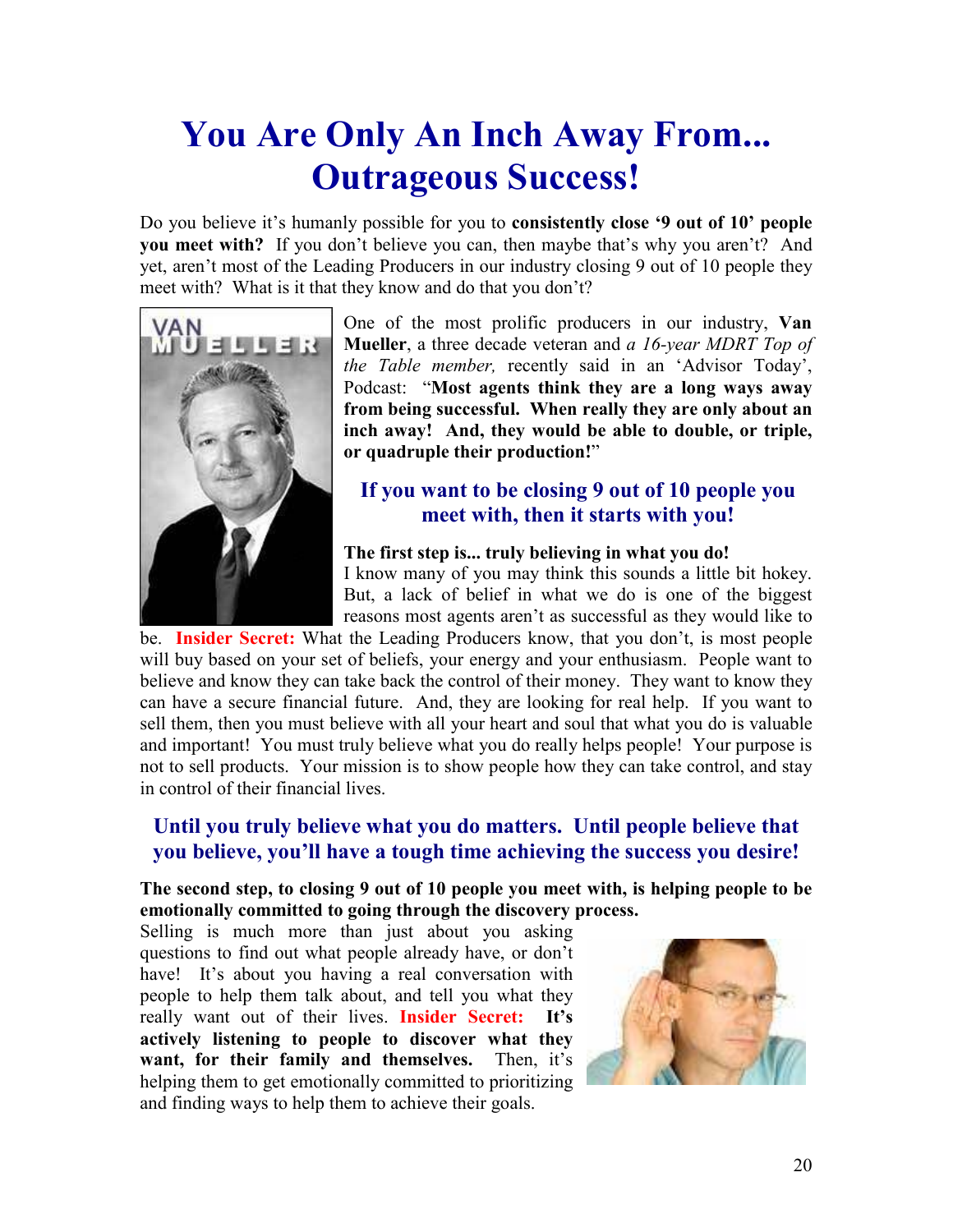#### **Until you learn how to consistently get your prospects emotionally involved in the sales process, and get them to set their own priorities, you'll have a tough time closing sales!**

**The final step, to closing 9 out of 10 people you meet with, is to show people where they can 'find the money' to fund their priorities, to achieve their goals.** 



Would you agree that most people don't have any extra money? So, if you want them to take action today, you must help them to change their current spending habits. **Insider Secret:** And, you must do it without asking them to make any major sacrifices to their current life style. People are spending all sorts of money in the wrong places everyday and they rarely think about it...whether it's a cup of coffee each day on the way to work; a low deductible or unnecessary riders on their insurance policies; or the thousands of dollars of interest they are spending each year on their credit cards and other debts.

#### **Until you learn how to help people to establish their priorities, and then help them to find the money to fund those priorities, you'll have a tough time closing '9 out of 10' sales.**

All of the great sales people in this industry have a strong, unyielding belief in the value of what they do. However, they didn't wake up one day and just believe. They've developed their beliefs and passion over time, by constantly listening to tapes and reading books by current and past industry greats like **Van Mueller**, **Mehdi Fakharzadeh, Thomas Wolfe**, **John Savage, Ben Feldman** and **Frank Bettger**. Everyday, they are reading articles from the experts on **ProducersWeb**, **Life Insurance Selling**, **Advisor Today** and **Financial Services Journal.** And, they are constantly taking industry courses such as the **LUTC** courses offered by **NAIFA**, the practice management courses offer by the **IARFC**, the accreditation courses offered through the **American College**  and the sales skills and marketing courses by the **Insurance Pro Shop.**

Each of these Leading Producers has developed a repeatable sales process they go through with every prospect. The vast majority of these producers didn't reinvent the wheel. They have invested their time and money in a full time sales coach. They've built their hugely successful sales process based on the coaching they received from people like the *Bill Bachrach, Michael Beck, Jim McCarthy, Jeremy Nason* and **me**. They've spent many hours refining their sales skills. Each of them knows exactly what questions to ask to get their prospects emotionally involved in the sales process. They constantly practice and are so well rehearsed, they don't have to think about what they are going to say next, so they can really listen to what their prospect is telling them.

As **Van Mueller** said, you are only an "**Inch Away"** from being able to double, or triple, or quadruple your production! And, we believe you are only an "**Inch Away"** from being able to "**Close 9 out of 10 people you meet with!"**

## **Now the question is... What do you believe?**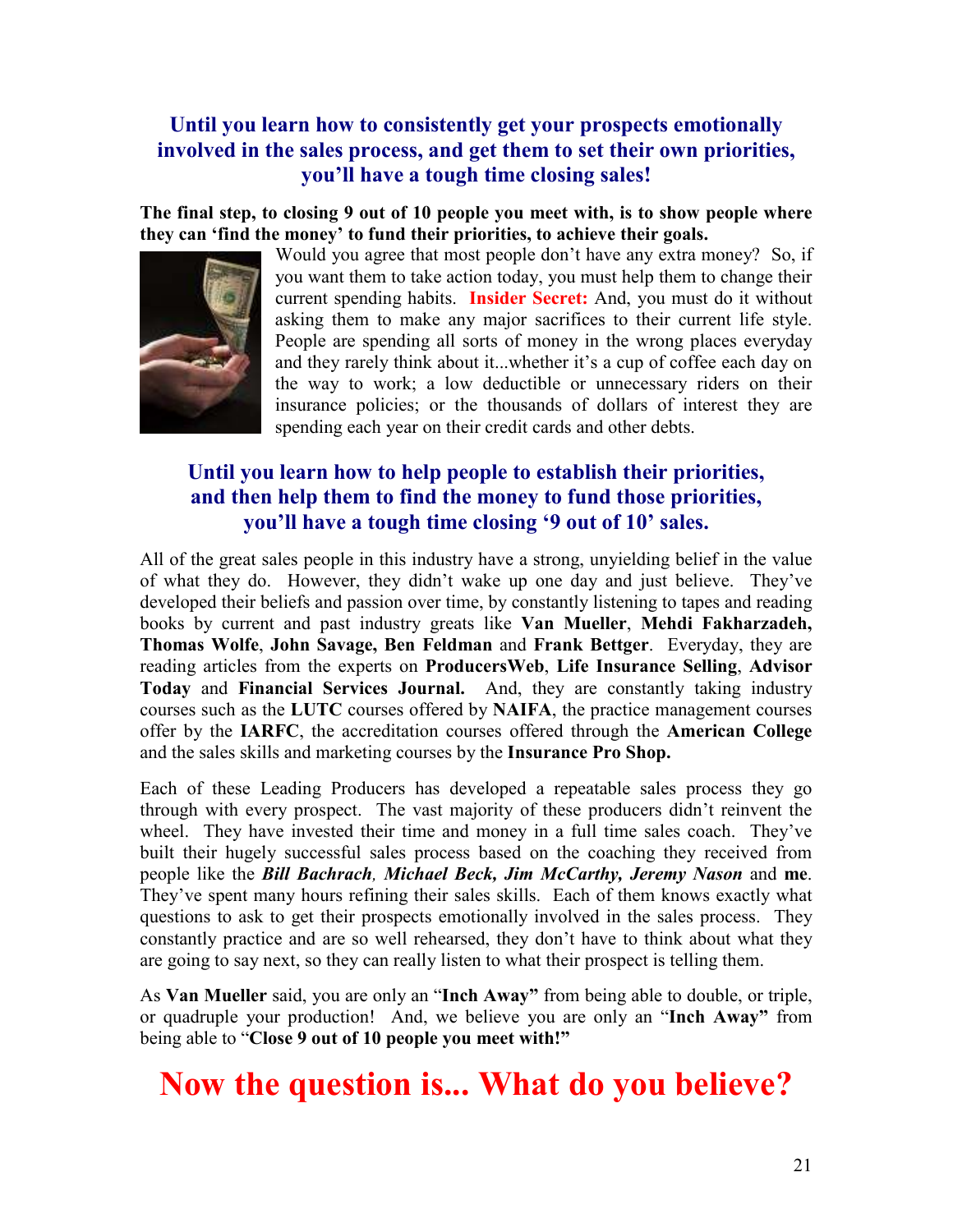## **Are You Ready To Make A Commitment To Substantially Improving Your Sales?**

I'll get straight to the point.

The next few pages could hold the vital key to a very *substantial* increase in your sales leads and your sales, in only a few days. That's if you're prepared to keep an open mind and be completely honest with yourself. Honest enough to accept that perhaps the prospecting and sales systems you are currently using aren't as good as they should be.



Or, even humble enough to admit they're almost totally ineffective!

Rather blunt? Maybe? But, what's the point in burying your head in the sand?Just hoping 'things will improve' won't solve your problem!

#### **Your situation won't improve until YOU decide to take positive action... And YOU Make It Happen!**

To add some credibility to these comments let me explain who we are, and then go on to demonstrate how you can *dramatically* improve your situation... starting today!

As I stated earlier, from 1982 to 1989 I was in personal production and qualified for many prestigious awards and sales conferences with Met Life and NAIFA.

Since 1989, I've been training and coaching agents, advisors and planners on how to properly apply these powerful marketing, lead generation, and sales concepts to attract and actually help people. **Example:** As a Manager for Met Life, from 1989 to 1994, I hired 23 brand new agents. Over 10 years later, 18 of those agents were still in this business. That's an **'80% Success Rate'**, verses the industry's 84% failure rate!

Plus, all 18 of those agents were making more than \$100,000 per year. Today, many of them are making \$200,000, \$300,000 and much more! Consider, according to LIMRA, the average net income per agent (or advisor) is less than \$50,000 per year. The people we've trained have net incomes well above \$150,000 per year. **That's More Than Double and Triple the Industry Averages!**

Since starting the **Insurance Pro Shop** in 2000, my sons and I have helped over 10,000 insurance agents, advisors and planners world-wide to double and triple their monthly sales income, within a few months of investing in our systems, training and support.

But, that's enough about us! Let's talk about you.

#### **So, you think you've done it all?**

You've contracted with some great companies and have the top commission schedules.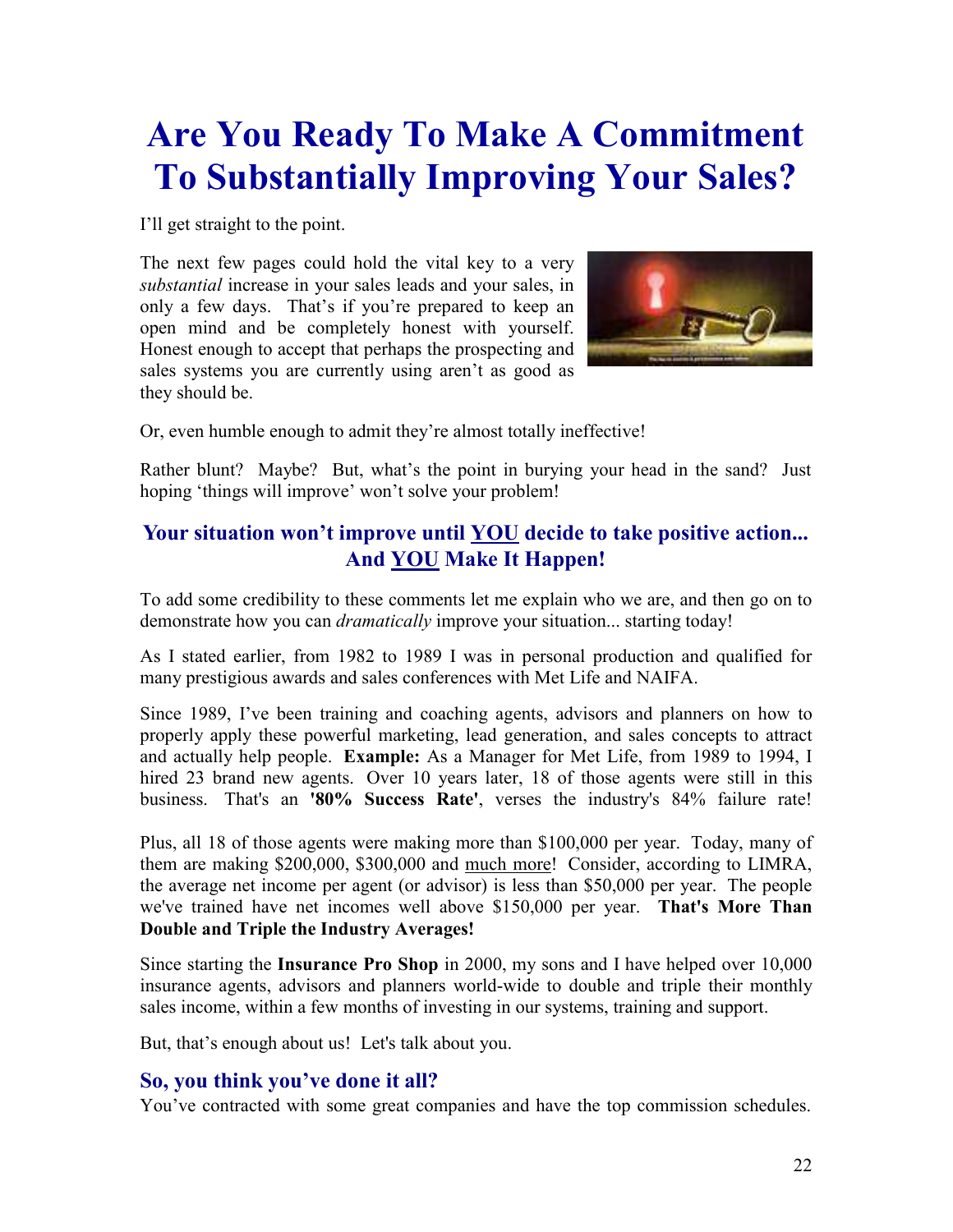You've got a steady flow of leads and a great sales presentation. You've got the top products in the industry (for this week anyway). You've worked hard and you've got everything you need to be a superstar in insurance sales. Yet you're *still* struggling to get people to meet with you and close sales. Months of hard work, sales training and more, but you're still only making an average living.

Look, contrary to what your managers and companies tell you, your success is **not** based upon the companies you represent or the great products you have. It doesn't matter how many designations you have after your name, or if you have the lowest premiums in the industry. People prefer to meet with and buy from people they know and trust. And only a **well-planned, marketing and sales program** will do that for you!

#### **Why do some agents** *still* **try to buck the system?**

Using top quality mailers, ads in newspapers and dinner seminars will certainly expose you and your products and services to the maximum number of prospects. But, without the right *marketing program* to build trust, credibility, and a positive image, you're just another insurance agent trying to make a sale!



Believe me; I've seen many intelligent and hardworking insurance agents lose a bundle, because they stubbornly believed that the secret to setting appointments and closing sales was a great product and company. They blamed the ad in the newspaper, the inferior quality of the mailing list, or the current economic conditions for the poor response and lack of appointments. Later they tried again with a new ad, a new list and a new product and they ended up broke and out of the business!

#### **It's not HOW you say it, or WHAT you say that sells!**

Most agents also want to believe that a 'good talker', with a good sales presentation will set lots of appointments and close lots of sales. Agents wrongly believe that to be successful in sales you need the 'gift of the gab'. Unfortunately, I've known many agents who were 'good talkers' and turned out to be a hopeless salesman. Have you ever met a salesperson that talked you to death? Or, a salesperson that confused you with detailed technical jargon? Did you buy from him?



I certainly haven't got the 'gift of the gab'. And initially I struggled in this business just like everyone else. I almost quit several times. But, early in my career, I was extremely lucky to meet two men who changed my life forever. They taught me many things for which I shall be eternally grateful... like persistence, goal setting, keeping it simple, self-belief and total honesty! But, the one most important lesson I learned from them was that to be successful in sales, you must take the time to build relationships.

#### **People have got to get to know and trust you... Before they'll do business with you!**

Well it's over 30 years since they taught me that lesson, and I've never looked back.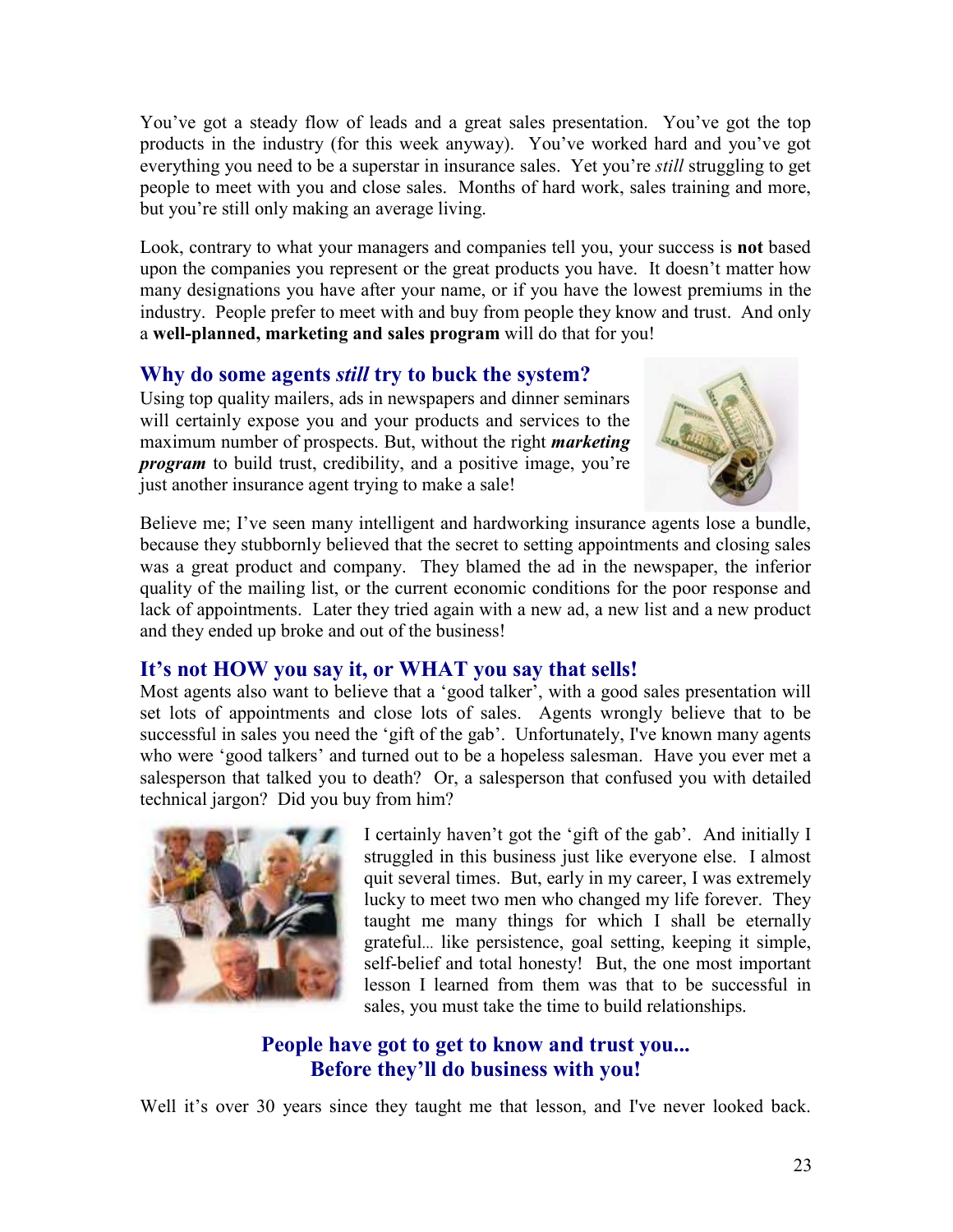Then, someone else showed me how to do exactly the same things, only much quicker, by learning how to correctly market and sell my services.

#### **So, how will you benefit from our programs?**

It's really quite simple. And, it comes in two parts!

#### **First, You'll Learn How To Establish A Target Market!**

We'll help you to understand and establish yourself in one of the best target markets for you in today's financial economy, based on our 3 decades of research and experience. You'll learn how to use the perfect combination of powerful, persuasive, and motivating marketing strategies and tools to enhance your reputation to **consistently attract the** *'Ideal Insurance Prospects'* **to you**, instead of you chasing after them. And, in just a few days you'll be setting appointments with the **'IDEAL'** highly qualified prospects everyday. People who are ready to buy!



#### **Second, You'll Learn How To Close '9 Out 10' Sales!**

You'll learn that if you want to close a high percentage of your sales calls, it requires more than just gathering the 'Facts' about a person's financial situation. You'll learn to ask the emotional based questions to uncover the prospect's attitudes, opinions and unspoken feelings. You'll learn how to guide your prospects to discover (identify) their own pain, to have them state it, to help them to sell themselves!



Through a series of practical 'nuts and bolts' articles we'll quickly strip away the mystique of marketing and sales. You'll learn how to construct the fundamental building blocks that will have qualified prospects calling and buying from you everyday. But, you have to be prepared to put in the effort. Because despite what Walt Disney said, **there isn't a magic wand!**

So, if you're really serious about learning how to build your reputation. If you want to have a consistent flow of the right leads, set more sales appointments, close more sales and substantially increase your profits, then... **Let's Get Started!** 

**"Many good financial advisors are not really good at selling. They are great at marketing. The opposite is also true. Many good salespeople are terrible marketers."**

**"If you're a good marketer, then selling is much easier. If you cannot or will not market your products and services, then you will have a tough time selling."**

**"However, if you are a good marketer, and a good salesperson, you can take your sales career to the very top of the industry!"** 

**http://www.insuranceproshop.com/productcatalog.html**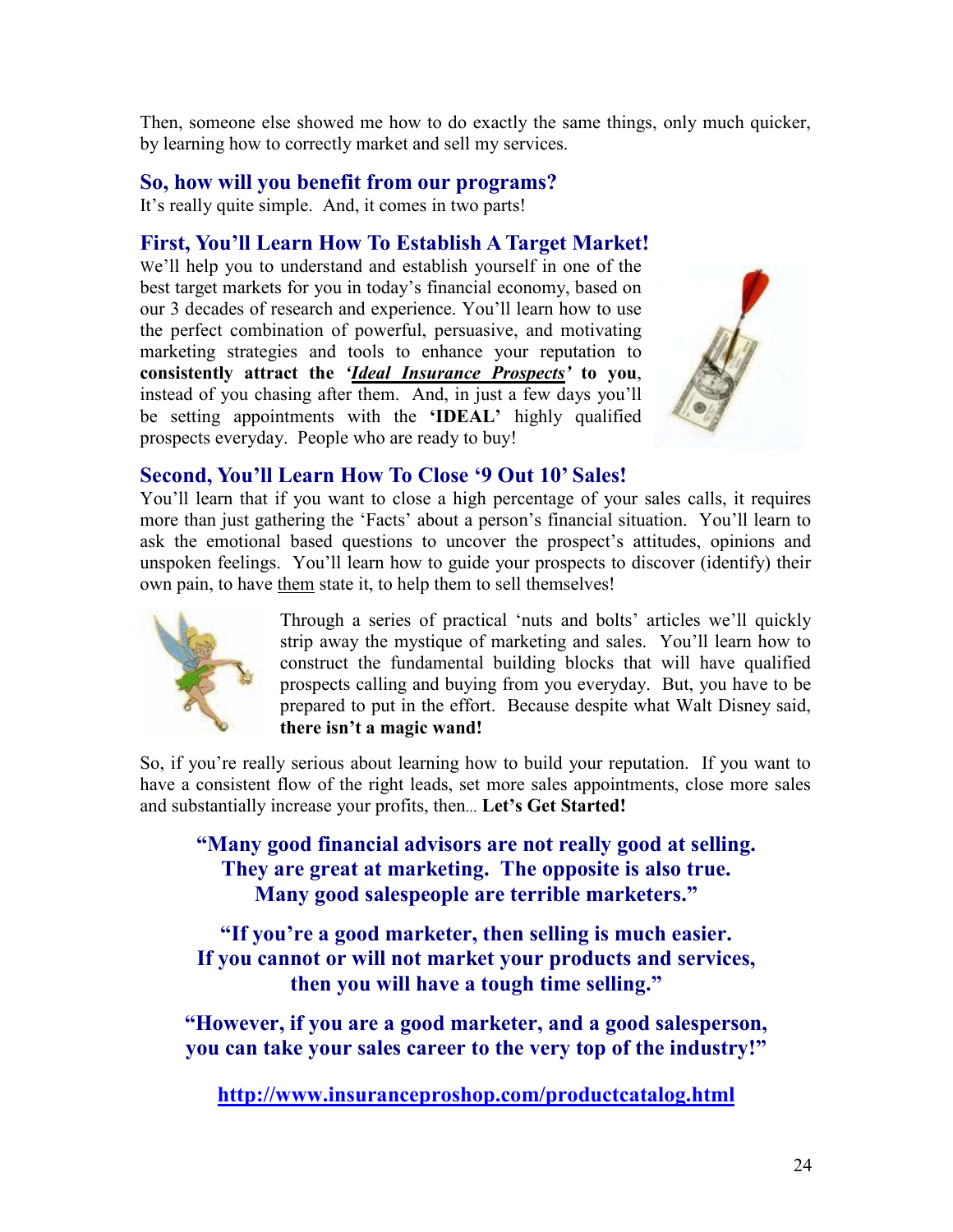## **Overview Of Our Services**

**"Our ultimate objective is to provide you with the best ways for you to quickly attract the highest quality leads and get them to come to you… based on your knowledge, experience and budget. And, in just a few days you'll be setting more appointments, closing more sales and earning more money!"** 

You will learn everything you need to know about how to generate a steady stream of the *'Ideal Insurance Prospects'*, to take your sales career to the highest levels... **starting today**. Our training is designed to give you immediate results and insure your long-term success in sales.



## **'Key ingredients of a quality Marketing Program'**

Despite what you have been told or want to believe, the whole world is '**NOT**' your market! Even if everybody **can** use your product or service, **there is a specific group of people, with an intense immediate need for the benefits you offer.** Find that 'niche' and focus your efforts on really helping those people to solve their financial problems, and you'll quickly discover how profitable your business can be.

#### **To Be Successful, It All Starts With The Following...**

#### **'A Clearly Defined Group of People to Sell To'**

"No business can be all things to all people. You must reach specific people and satisfy their immediate needs. You must identify those people and understand as precisely as possible what they want."

#### **Definition of a Target Market**

A target market is a group of people that have something in common, whether it's a hobby or business or whatever. These people have an interest level in something or other that is cohesive, and they're all part of the same mind set; they all think the same way.

#### C**haracteristics of a Strong Target Market**

- Members of the group have a **dominant, immediate need**.
- Group members are easily identifiable.
- The group is large enough to make it worthwhile.
- People in the group are easily approachable.
- People who have money that is accessible.

#### **'Satisfy a Dominant, Immediate Need'**

'If You Want People to See You Today and Buy From You Today, Then You Have To Find Out What They Want Today!'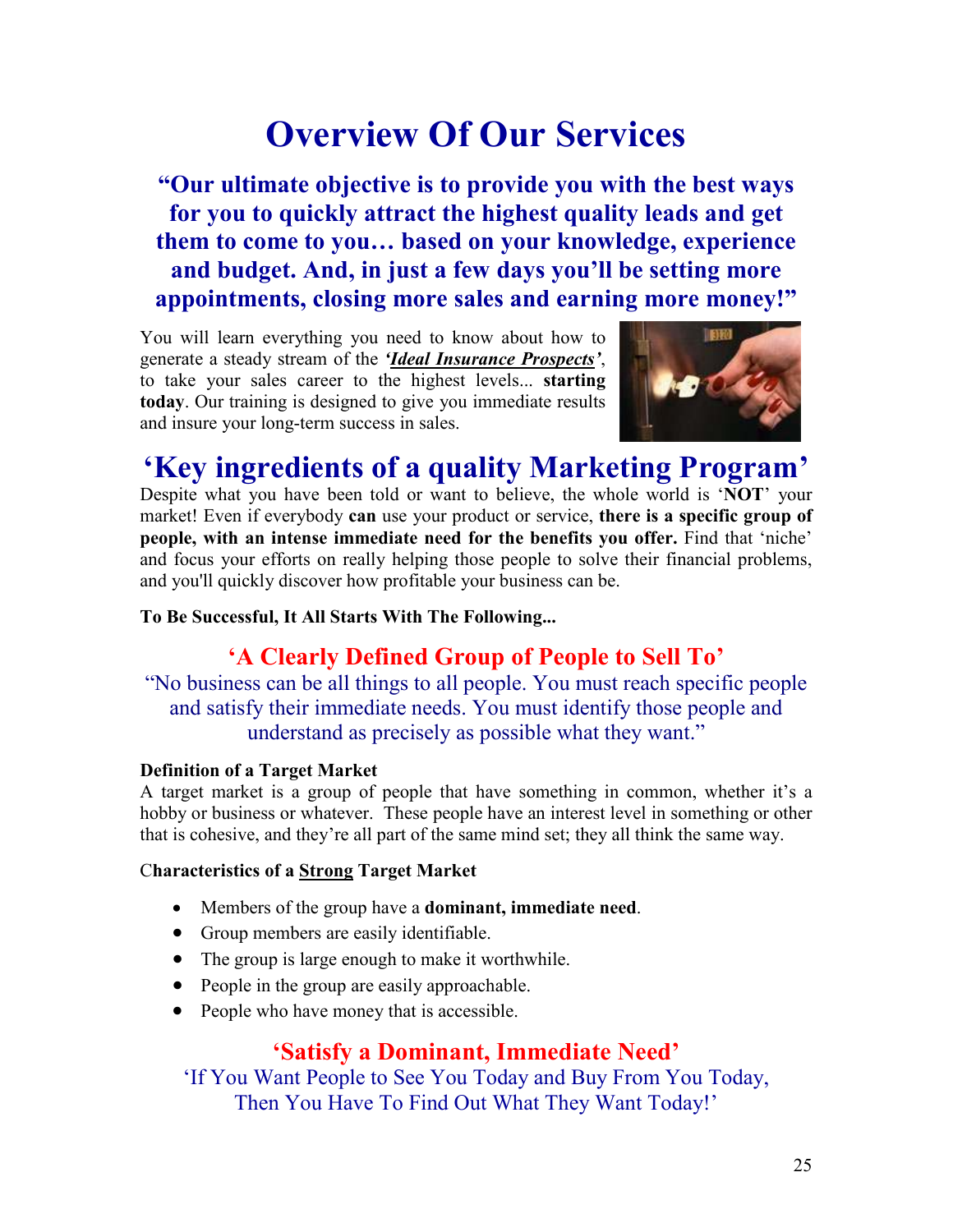One of the most difficult aspects about the products we offer is that for the most part they are for future use. Think about it. With most of our products, we explain to our prospects how they'll be protected in the event that someone dies or becomes disabled, *sometime in the future.* Or, we paint a picture of how important it is to be saving for retirement and how a few dollars a month invested now will result in a nice guaranteed nest egg, *in 20 years.* 



While all of these things are true, they can be extremely difficult to sell because they're future needs, not immediate ones. There is no compelling reason for our prospects to do something *today*, instead of tomorrow.



Almost everyone has a very short-term perspective on life. The only thing your prospect really wants to buy is something that will satisfy their immediate needs, today. If they get hurt, they'll pay a doctor to heal them. If they get sued, they'll pay a lawyer to keep them out of jail. That's why doctors and lawyers can be some of the absolute worst marketers in the world and still make very nice incomes - they are selling immediate needs.

Fortunately, there is a simple solution to this problem. All you have to do is **find a product or service, which satisfies your prospect's most pressing, immediate need...** 

### **'Find and Attract The People With Money'**

'It's useless to identify a target market and be able to satisfy an immediate need, if the prospect doesn't have the money to buy your product or service.'

In today's world, it seems that none of us has any extra money. We are all living up to, or beyond our means. So, even if a prospect agrees that they really need and want our products, it is very often a struggle to find the money to pay for it**.** It generally means that in order for them to buy our product, they will have to decide to make a sacrifice, somewhere. Remember, people hate to make big decisions! And, they hate



to make sacrifices! The easier way is to look for money that can be moved.

People have their money tucked away in all sorts of places... like CDs, Money Market Accounts, IRA's, Mutual Funds, 401Ks and Savings Bonds. And, they are spending money unnecessarily on low priority items. They are not averse to moving or reallocating their money once they understand how they'll benefit, and as long as they don't have to make any sacrifices to their current life style.

## **Don't wait to get started, take action now!**

You'll get everything we've promised, and much, more! Go ahead and hold our feet to the fire to provide you with the insurance marketing, prospecting and sales training that really works - your satisfaction is 100% guaranteed!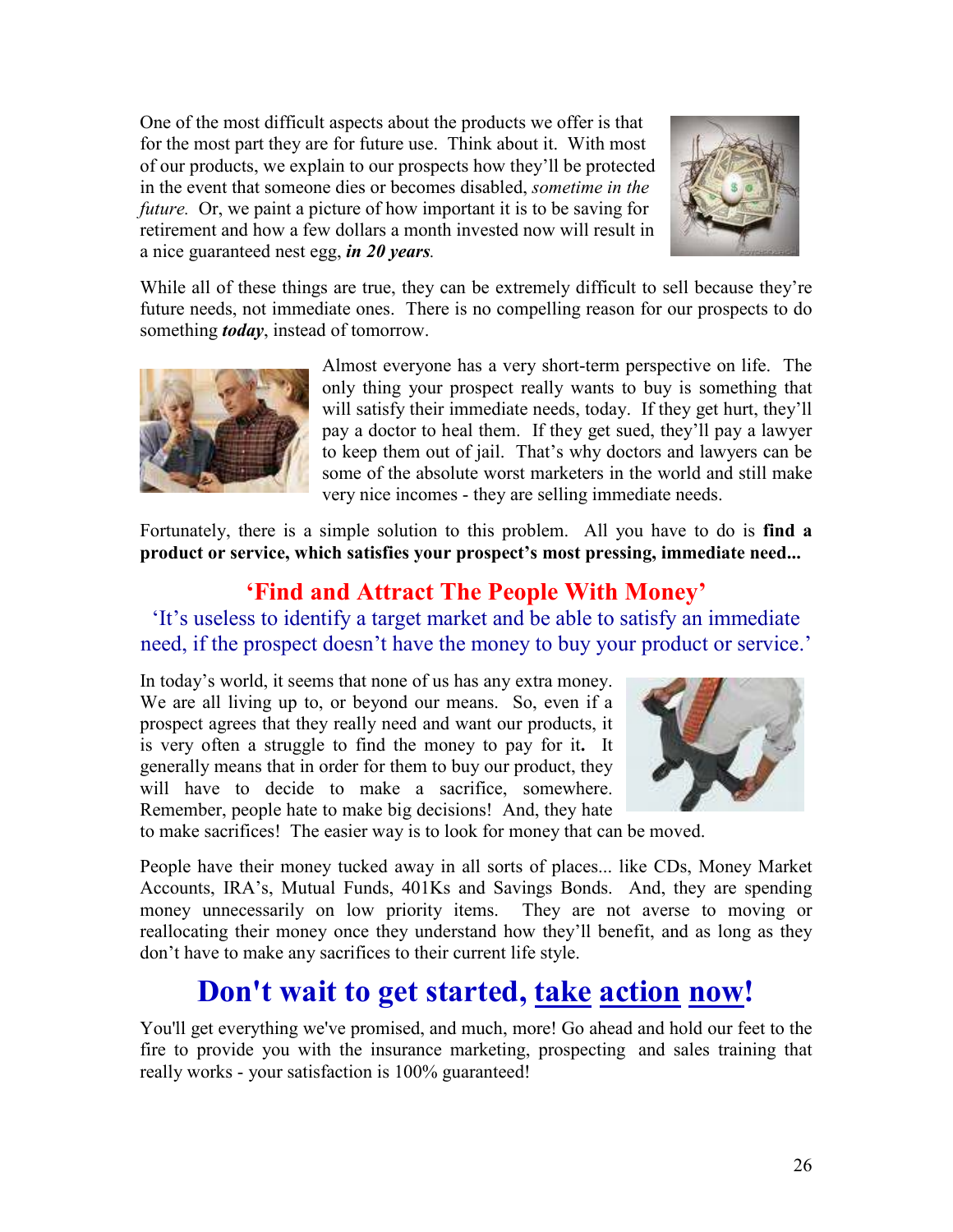## *Plus, We Have Made It Affordable For Everyone*

Please consider, we could charge you \$3,000 or more upfront, with ongoing annual renewal fees for our proven sales systems and training, just like everyone else does. And, we could cater to those few agents, advisors and planners that can afford our services. Or, we could recruit a few agents, advisors and planners and require them to contract with us to receive our systems and training, so we could make an over-ride on their business.

However, this isn't about us making a fortune. This is about us giving back to this great industry and making a difference. We created the **Insurance Pro Shop** because there is a serious lack of any real, creditable insurance marketing, prospecting and sales training in this industry. So, we decided right from the beginning that we wanted to give as many people as possible the best opportunity to succeed. So, we are trying to keep it affordable for everyone.

## **Start With Our Exclusive** *Member's Only* **Web Site... Insurance Marketing and Sales Resource Center**™



You'll gain Immediate Access (24/7) to a private web site with the Greatest Collection of Million Dollar Producers' Insurance and Annuity Marketing, Lead Generation, Appointment Setting and Sales Success Tips, Scripts and Strategies Ever Assembled In One Place for today's Agents and Advisors... It's actually a *'Mini University'* in insurance marketing and sales with **Articles,** *'Step by Step'* **Courses, Videos, Audios, Scripts and much more!** 

**Only \$35.00 per month 30 Day, Risk Free Trial... 100% Money Back Guarantee...**  *No long-term requirement, you can cancel at any time!* 

**Click Below For The Complete Details… www.insuranceproshop.com/insurancemarketing/insurancemarketing.html**

## **Not sure we can help, or if our services are right for you... Don't Wait...**

Call us Toll Free to schedule a No Obligation, Free 15 Minute Consultation with Lew or Jeremy. We guarantee you'll be glad you did! **877-297-4608** (M-F, 9AM-5PM, EST)

**www.insuranceproshop.com**